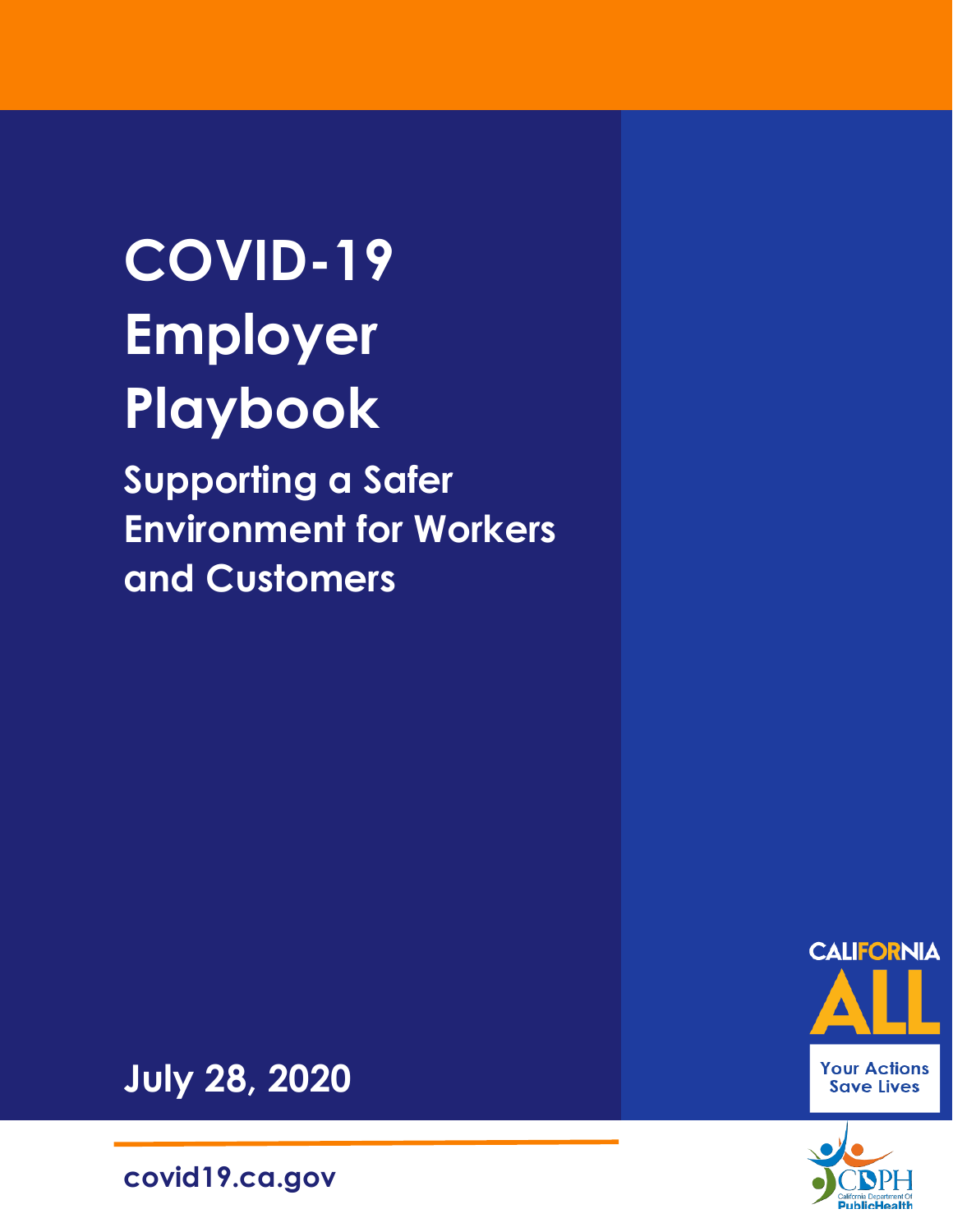# **Contents**

| Considering Whether to Temporarily Suspend Operations  13            |  |
|----------------------------------------------------------------------|--|
| Regulations and Guidance for Reporting and Providing Sick Leave  18  |  |
|                                                                      |  |
|                                                                      |  |
|                                                                      |  |
|                                                                      |  |
|                                                                      |  |
|                                                                      |  |
|                                                                      |  |
|                                                                      |  |
| Guidance For Employers and Workers In Enforcing Mask Requirements 27 |  |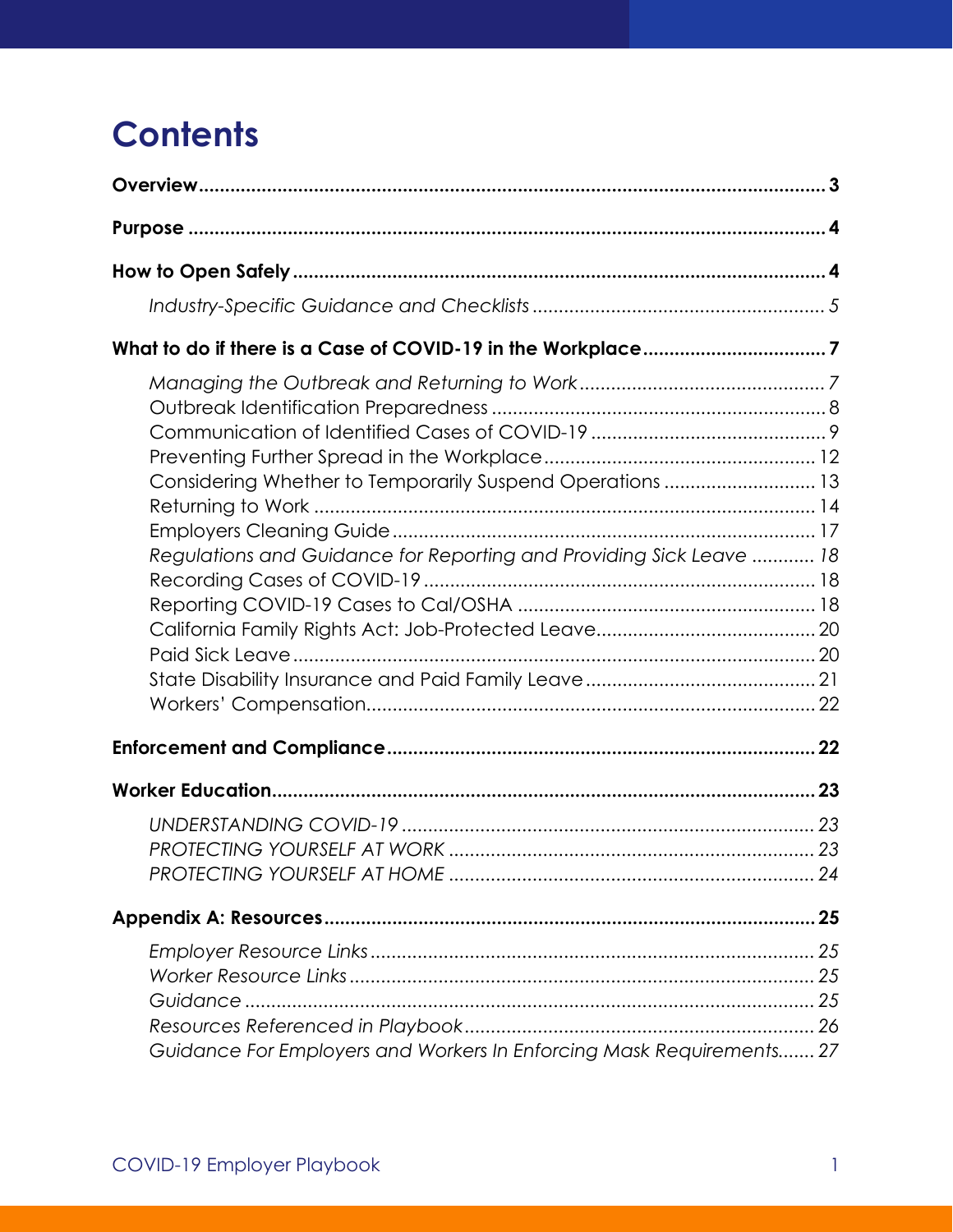### **Updates as of July 28, 2020**

The COVID-19 Employer Playbook was revised on July 28, 2020 to require employers to contact the local health department in any jurisdiction where a COVID-19 employee resides when there is an outbreak in a workplace. An outbreak is defined as three or more laboratory-confirmed cases of COVID-19 within a two-week period among employees who live in different households Additionally, this update aligns the minimum criteria for return to work with CDC guidance. A new table was added for employers who are considering whether to temporarily suspend operations due to a COVID-19 infection.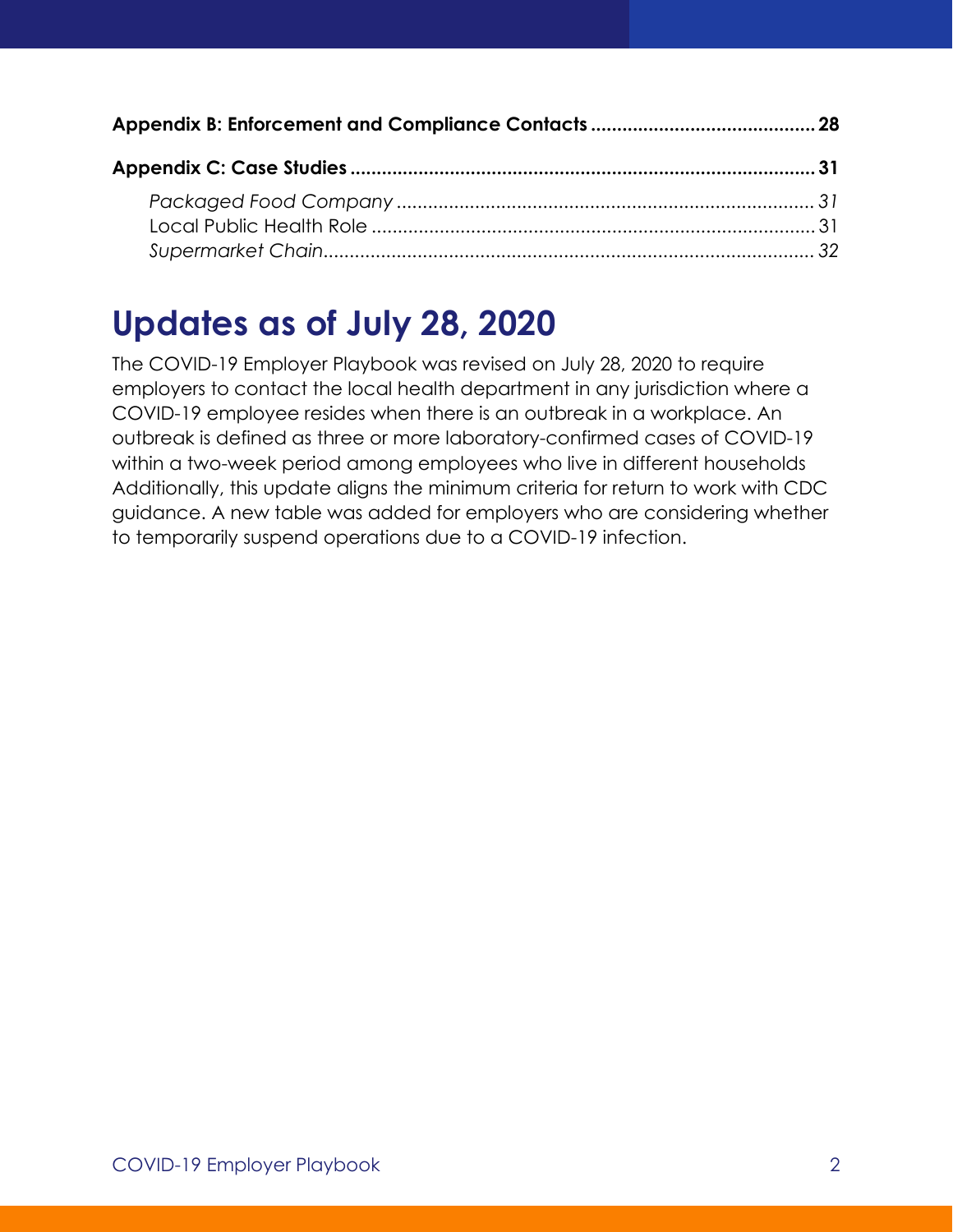# **Overview**

A safe re-opening requires compliance with both state and local public health guidance, and local guidance can come from your county and your city. It is not enough to be familiar with just one of these.

On March 19, 2020, the State Public Health Officer and Director of the California Department of Public Health (CDPH) issued an order requiring most Californians to stay home to disrupt the spread of COVID-19 among the population.

On May 4, 2020, Governor Gavin Newson issued an Executive Order that informed local health jurisdictions and industry sectors that they may gradually reopen under new modifications and guidance provided by the state per the May 7, 2020 Public Health Order.

Local Health Officers may require stricter guidelines than those required by the state. Employers should review their County website or consult their county or local health department (LHD) to ensure they have the most up-to-date information about what is allowed within their jurisdiction.

The California Resilience Roadmap provides guidance on moving through stages of reopening different sectors after the statewide stay-at-home order:

- 1. Stage 1: Safety and preparedness
- 2. Stage 2: Lower-risk workplaces
- 3. Stage 3: Higher-risk workplaces
- 4. Stage 4: End of Stay Home Order

The information and guidance provided in each stage offers residents and businesses the tools for navigating the requirements to maintain position in the current stage and move into the next. Within Stage 2, retail, related logistics and manufacturing, office workplaces, limited personal services, outdoor museums, child care, and business can open with modifications based on the readiness of their County. Additional guidance for specific industries and business sectors has been provided by the State to help employers navigate reopening their business (see **Appendix A: Resources**).

As California businesses begin their reopening, it is essential that all possible steps be taken to ensure the safety of workers and the public. In addition, it will be critical to have appropriate processes in place to identify new cases of illness in the workplace and, when they are identified, to intervene quickly and work with public health authorities to halt the spread of the virus. These efforts are essential to avoid further shutdowns.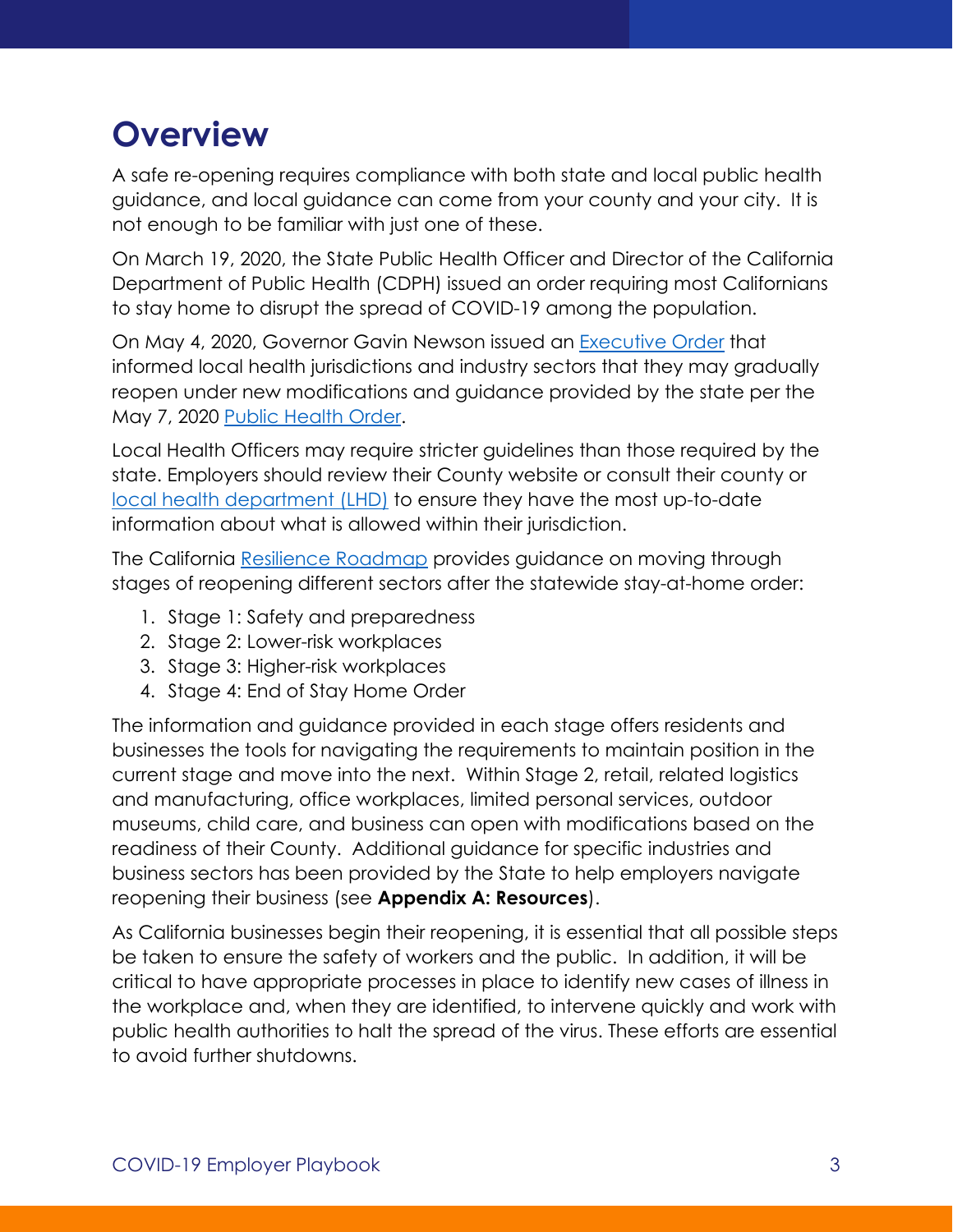# **Purpose**

This Employer Playbook provides guidance for employers to help them plan and prepare for reopening their business and to support a safe, clean environment for workers and customers. The guidance and links in each section are provided to give employers the tools they need to open safely and mitigate risks associated with COVID-19. The guidance is not intended to revoke or repeal any worker rights, either statutory, regulatory or collectively bargained, and is not exhaustive, as it does not include county health orders, nor is it a substitute for any existing safety and health-related regulatory requirements such as those of Cal/OSHA. Stay current on changes to public health guidance and state/local orders, as the COVID-19 situation continues. Cal/OSHA has also published interim safety and health guidance, Cal/OSHA General Guidelines on Protecting Workers. CDC has additional information on their guidance for employers.

By following this Employer Playbook, employers will be able to do their part in reducing the risk and spread of COVID-19 in the workplace and ensure California businesses stay open.

# **How to Open Safely**

Businesses and employers can prevent and slow the spread of COVID-19 and lower the impact within their workplace, creating a safer, low-risk environment for workers and customers alike. Business operation decisions should be based on both the level of disease transmission in the community and your readiness to protect the safety and health of your workers and customers.

Businesses and employers are encouraged to coordinate with state and local health officials to obtain timely and accurate information to inform appropriate responses. Local conditions will influence the decisions that public health officials make regarding community-level strategies.

As an employer, if your business operations were interrupted, resuming normal or phased activities presents an opportunity to update your COVID-19 preparedness, response, and control plans. All employers must implement (and update as necessary) a plan that:

- Is specific to your workplace,
- Identifies all areas and job tasks with potential exposures to COVID-19,
- Includes control measures to eliminate or reduce such exposures,
- Maintains healthy business operations,
- Maintains a healthy work environment,
- Provides effective training for workers, and
- Encourages workers to give input into an effective workplace plan.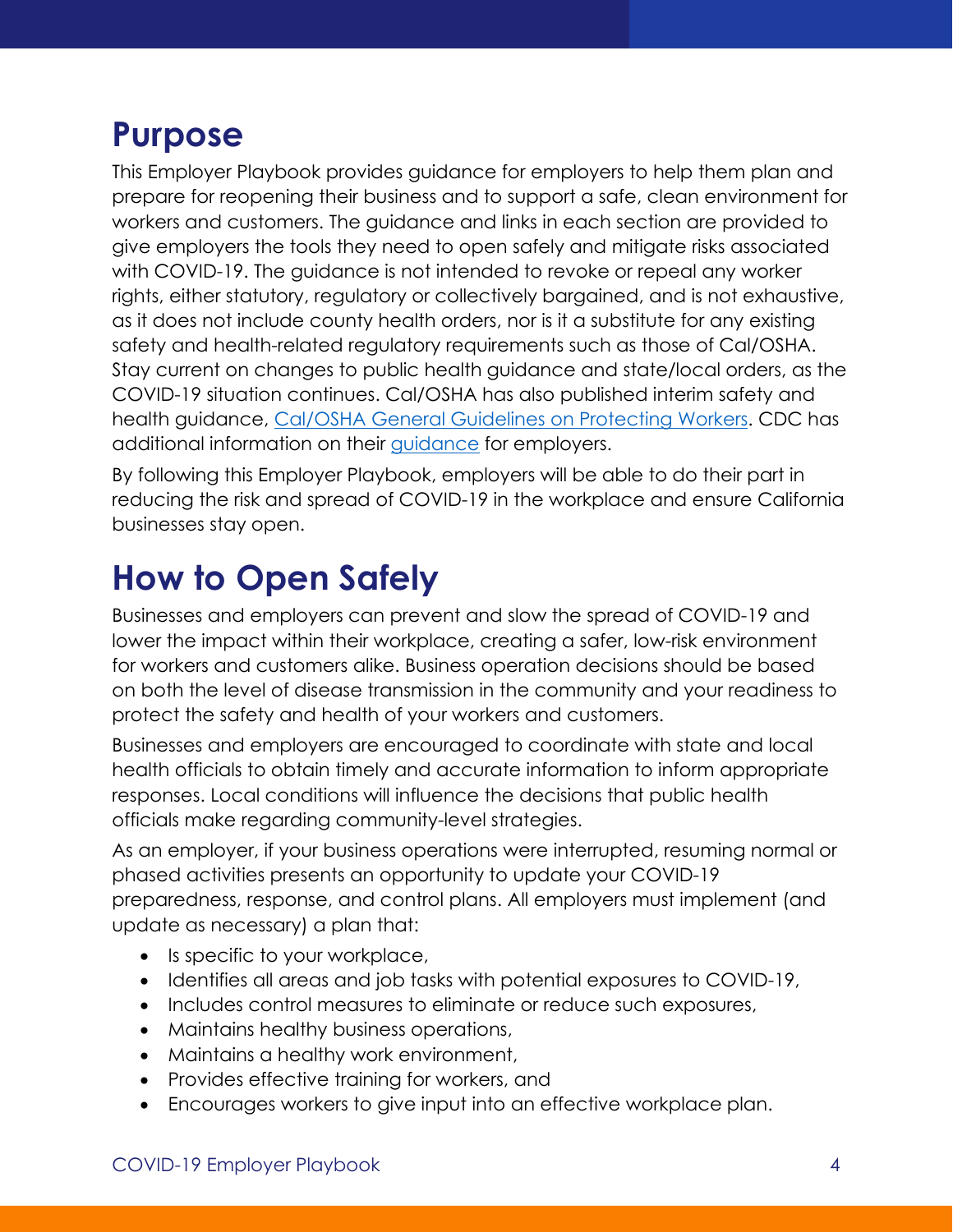Talk with your workers about planned changes and seek their input. Additionally, collaborate with workers and unions to effectively communicate important COVID-19 information. All employers need to consider how best to decrease the spread of COVID-19 and lower the impact in your workplace. The following sections of this Employer Playbook provide industry specific guidelines, checklists and case studies to guide employers and businesses on how to safely reopen and stay open.

### **INDUSTRY-SPECIFIC GUIDANCE AND CHECKLISTS**

Before reopening, all facilities must:

- 1. Perform a detailed risk assessment and create a work site-specific COVID-19 prevention plan
- 2. Train workers on how to limit the spread of COVID-19. This includes how to screen themselves for symptoms and when to stay home
- 3. Set up individual control measures and screenings
- 4. Put disinfection protocols in place
- 5. Establish physical distancing guidelines
- 6. Establish universal face covering requirements (with allowed exceptions) in accordance with CDPH guidelines. Additionally, refer to **Appendix A: Resources** for further guidance for employers and workers in enforcing mask requirements.

As California reopens, every business will need to create a safer environment for their workers and customers. CDPH and Cal/OSHA have issued state wide Industry-Specific Guidance and Checklists to help employers as they reopen their businesses. The guidance is designed to meet the needs of each industry sector but are also customizable to meet individual business needs.

The guidance conveys the topics to be covered in a worksite specific COVID-19 prevention plan that employers and managers will create to outline policies and procedures for their workers and customers to follow. Worksite-specific plans are critical in helping to prevent the spread of COVID-19 throughout the workplace. These plans will contain details and instructions such as how to communicate with the local health department (LHD) regarding COVID-19 outbreaks among workers, training and communication for workers and worker representatives, and what to do if there is an outbreak.

The guidance also contains topics for worker training that should be incorporated into the worksite specific plan. Effective training is critical to helping workers and worker representatives understand their role in preventing the spread of COVID-19. These topics include information on how to self-screen for COVID-19 symptoms at home, which underlying health conditions may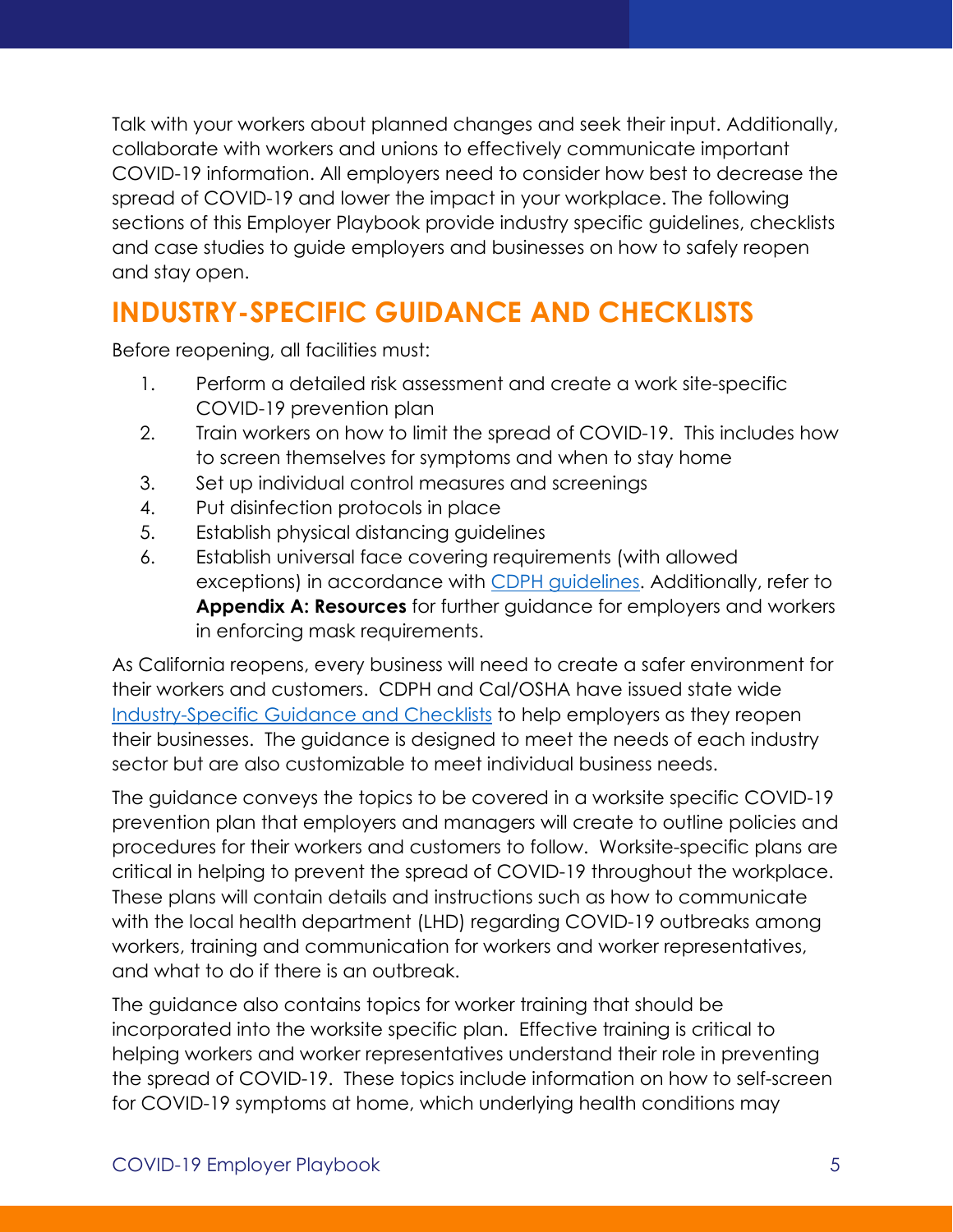make individuals more susceptible to contracting the virus, and the importance of physical distancing, use of face coverings, and handwashing, both at work and off work time.

Along with training, the guidance includes instructions and recommendations for individual control measures. These measures are critical in ensuring workers, vendors, or others who are exhibiting symptoms of COVID-19 do not enter the workplace or establishment. Individual control measures include instructions for how to screen workers as well as how workers can screen themselves for symptoms.

The Industry-Specific Guidance and Checklists also provide employers with directions for effective cleaning and disinfecting protocols as well as physical distancing guidelines. Both of which are essential in slowing and preventing the spread of COVID-19. Implementing measures to properly clean and disinfect the workplace as well as maintaining proper physical distancing should be included in an employer's worksite specific plan.

The business sectors included in the industry-specific guidance and checklists include:

**Agriculture & livestock Auto Dealerships Childcare Communications infrastructure Construction Day camps Delivery services Energy & utilities Family friendly practices for employers Food packing** 

**Hotels & lodging Life sciences Limited services Logistics & warehousing Facilities Manufacturing mining & logging Music, film & TV production Office workspaces Outdoor museums Place of worship & cultural ceremonies** 

**Ports Professional sports (without live audiences) Public transit & intercity passenger rail Real estate transaction Retail Schools Support for working families Shopping centers Take-out restaurants**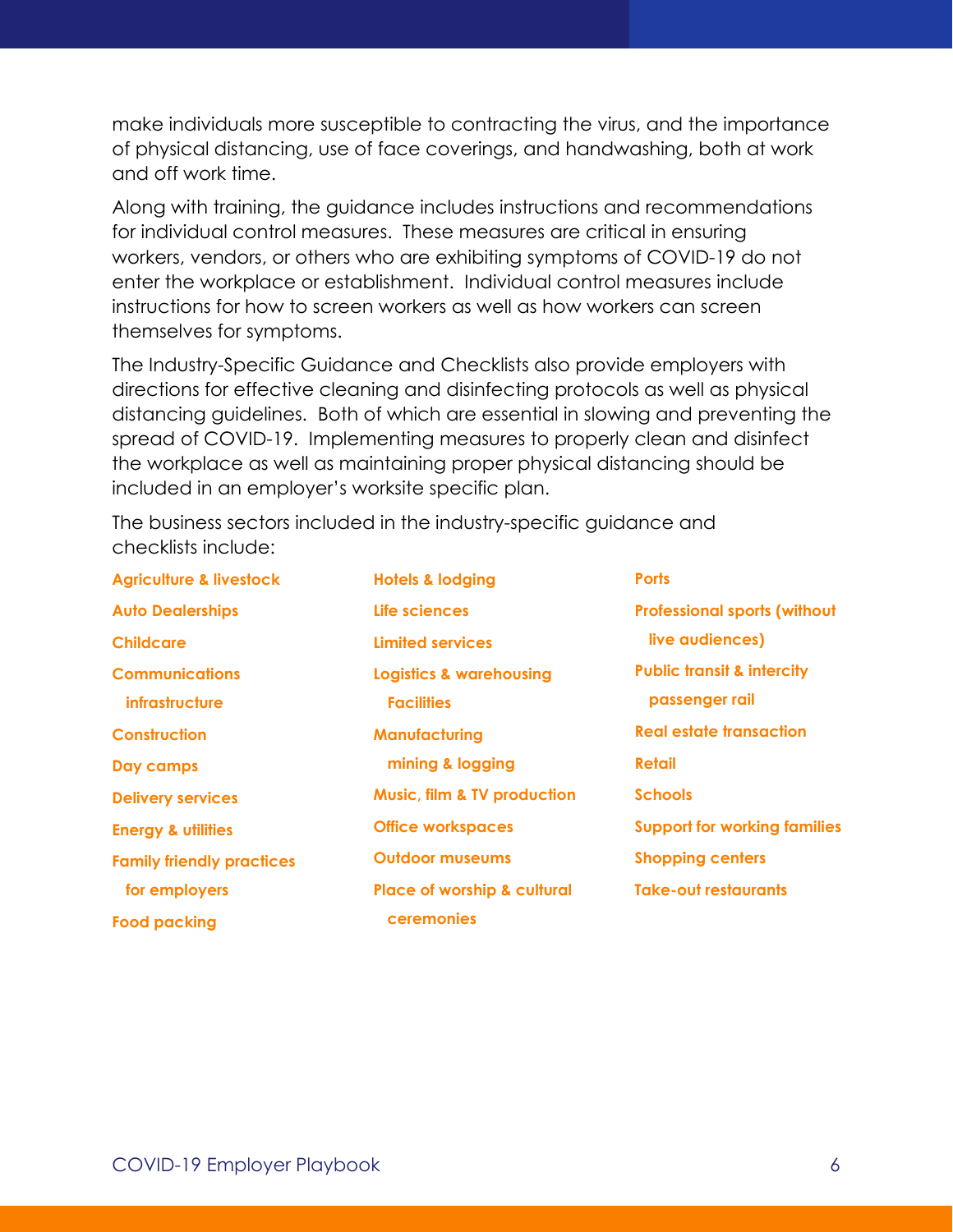For access to guidance on these individual business sectors, please reference **Appendix A: Resources** for the complete list of references.

If an employer is unsure if a specific activity is allowed, they may seek advice by emailing essentialservicesinquiries@cdph.ca.gov.

For the most up- to-date information, please see the state's COVID-19 website at https://covid19.ca.gov/ and your local public health department website.

# **What to do if there is a Case of COVID-19 in the Workplace**

#### **MANAGING THE OUTBREAK AND RETURNING TO WORK**

**This guidance is not intended for use in managing or preventing outbreaks in healthcare, congregate living settings, or other workplaces where the California Aerosol Transmissible Diseases (ATD) standard applies.**

Cal/OSHA has the following guidance for healthcare facilities:

- Hazard Alert: COVID-19 PPE Availability
- Interim Guidance on Severe Respirator Supply Shortages
- Interim Guidance for Protecting Hospital Workers from Exposure to Coronavirus Disease (COVID-19)
- Interim Guidance for Protecting Workers at Skilled Nursing and Long-term Care Facilities

If an employer discovers a worker who has tested positive for COVID-19 or a worker who has symptoms, they should make sure the worker does not remain at work, and the employer should work with their LHD to follow guidance about isolation or quarantine, possible testing, and when it is appropriate for the worker to return to work. Employers should support the need for workers to be able to be off work for the protection of others by flexible leave policies.

Employers should be proactive and keep in mind that identification of even a single positive case among workers may quickly develop into an outbreak. As outbreak circumstances and work practices vary, employers may need assistance from their LHD to plan and coordinate a response to the outbreak that meets the needs of the workplace.

In non-healthcare or non-residential congregate setting workplaces, an outbreak is three or more laboratory-confirmed cases of COVID-19 among employees who live in different households within a two-week period. As of July 28, 2020,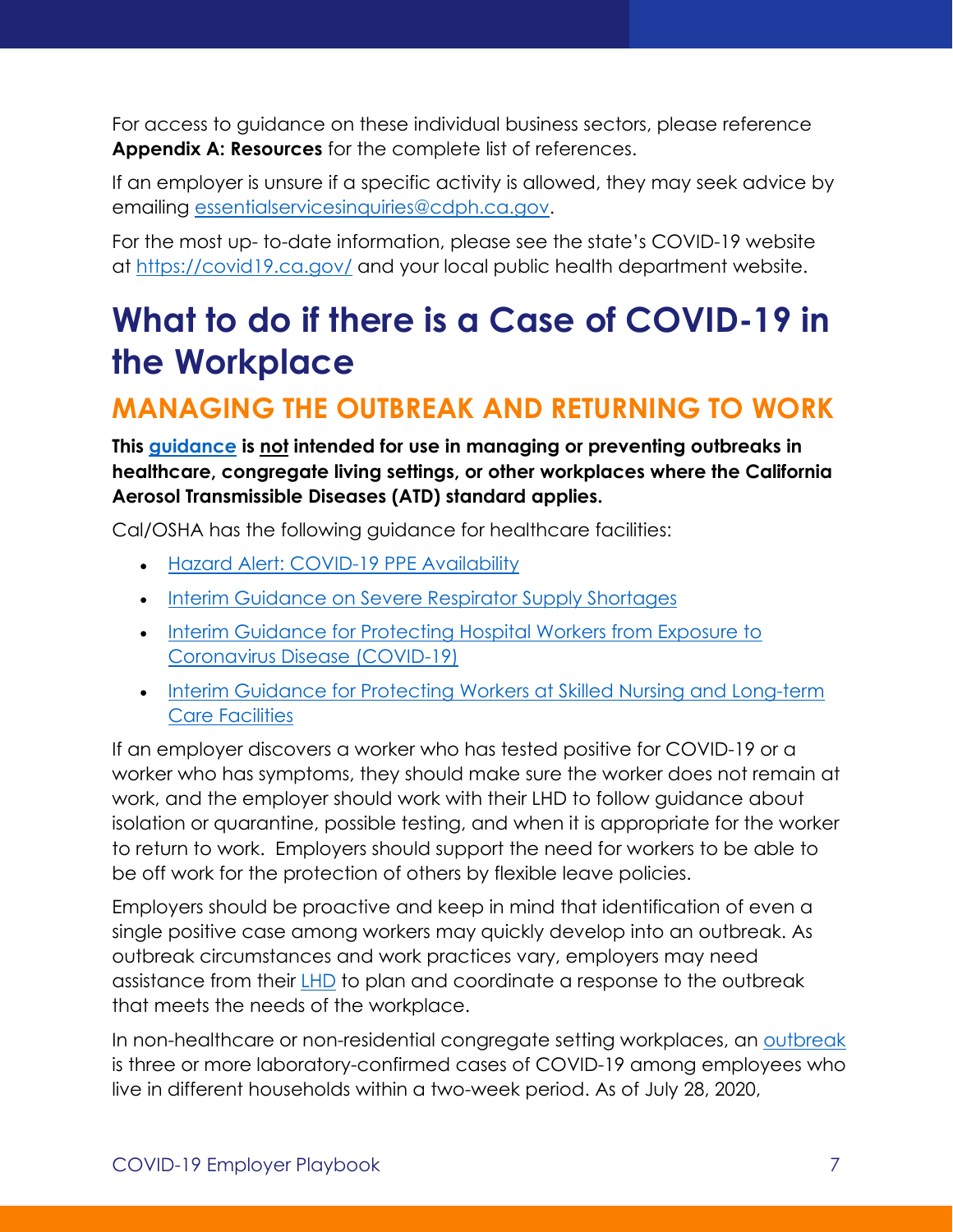employers are required to report outbreaks to the LHD in the jurisdiction where the workplace is located and the LHDs of residence of employees with COVID-19.

Steps to respond to a positive case of COVID-19 or an outbreak should be included in the employer's worksite specific plan. It is the responsibility of every employer to protect the health and wellbeing of their workers and knowing what to do in the event of an outbreak can help slow and stop the spread.

The guidance provides employers with the tools and steps to respond to an outbreak in the workplace including but not limited to:

- What workers should do if they are having symptoms
- The importance of communicating and coordinating with the LHD
- Understanding reporting requirements for reporting to Cal/OSHA
- Testing and Contact Tracing in the Workplace
- What a close contact is
- Confidentiality of workers
- Cleaning and disinfecting workspaces
- When it is appropriate to return to work
- Re-evaluating the workplace plan to prevent further outbreaks

Employers should also consult (see **Appendix A: Resources** for additional resources):

- CDC guidance for businesses and small businesses for information on preventing outbreaks; and
- The California statewide industry-specific guidance to reduce risk during and after reopening of businesses.

#### **Outbreak Identification Preparedness**

The following table provides actions employers must take to prepare for identification of COVID-19 outbreaks in their workplace.

#### **Outbreak Identification Preparedness Actions**

| V        | Designate a workplace infection prevention coordinator (to<br>the extent one has not already been designated) to<br>implement COVID-19 infection prevention procedures and to |
|----------|-------------------------------------------------------------------------------------------------------------------------------------------------------------------------------|
|          |                                                                                                                                                                               |
|          | manage COVID-related issues among workers.                                                                                                                                    |
| <b>K</b> | Ensure that sick leave policies are sufficiently generous and                                                                                                                 |
|          | flexible to enable workers who are sick to stay home without                                                                                                                  |
|          | penalty and ensure that workers are aware of such policies. As                                                                                                                |
|          | applicable, employers should also make their workers aware of                                                                                                                 |
|          | the following leave entitlements:                                                                                                                                             |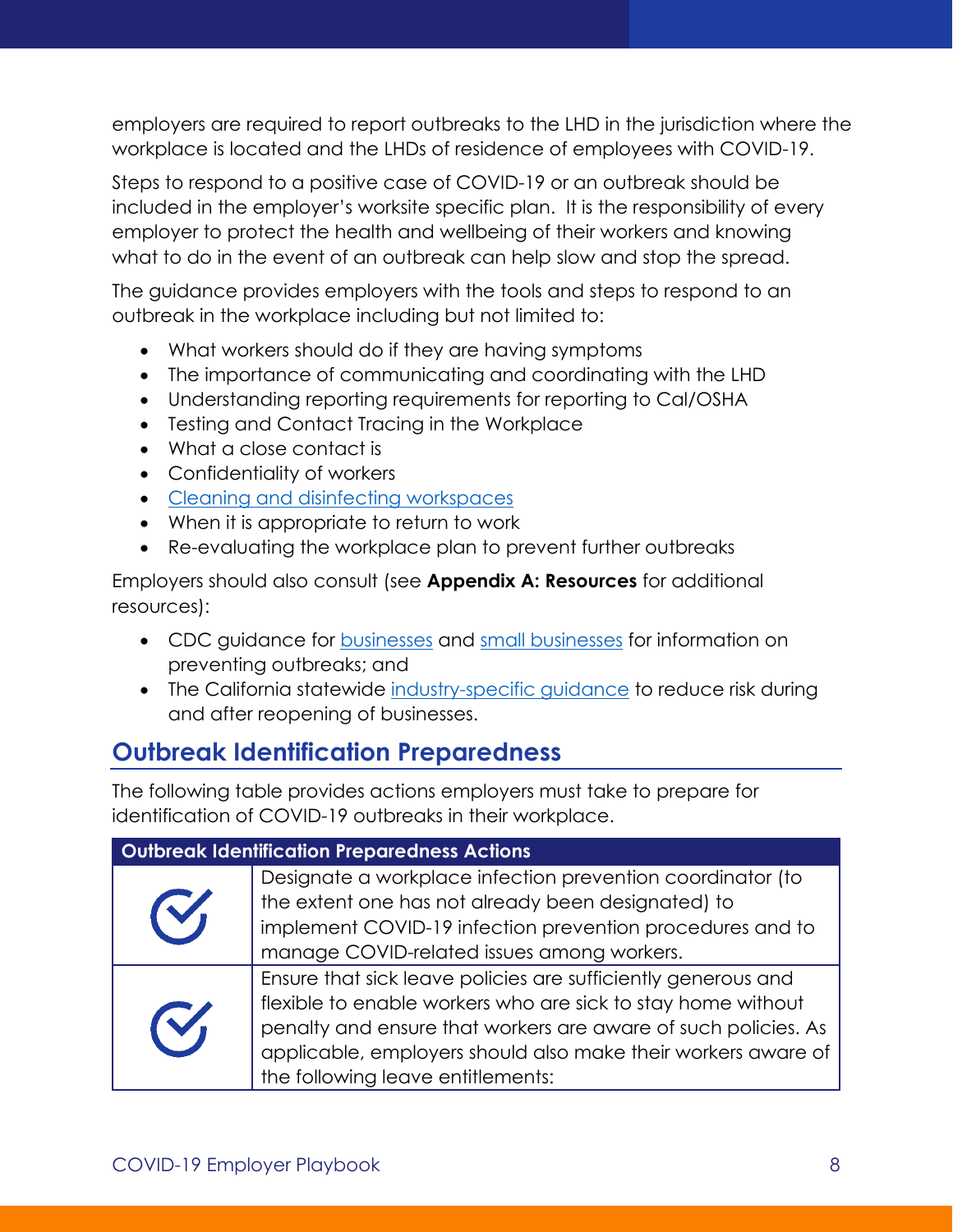| <b>Outbreak Identification Preparedness Actions</b> |                                                                                                                                                                                                                                                                                                                                                                                                                                                                                                                                                                                                                                                                                                                                                                                                                                                                                                                                                                                                                                                                                                                                                                               |  |
|-----------------------------------------------------|-------------------------------------------------------------------------------------------------------------------------------------------------------------------------------------------------------------------------------------------------------------------------------------------------------------------------------------------------------------------------------------------------------------------------------------------------------------------------------------------------------------------------------------------------------------------------------------------------------------------------------------------------------------------------------------------------------------------------------------------------------------------------------------------------------------------------------------------------------------------------------------------------------------------------------------------------------------------------------------------------------------------------------------------------------------------------------------------------------------------------------------------------------------------------------|--|
|                                                     | Private employers with fewer than 500 workers. Through<br>$\bullet$<br>December 31, 2020, the federal Families First Coronavirus<br>Response Act requires such employers to provide up to<br>80 hours of paid leave to workers for COVID-19-related<br>reasons. Covered employers must provide notice to their<br>workers of this benefit. More information on FFCRA paid<br>leave benefits is available from the Wage and Hour<br>Division of the U.S. Department of Labor.<br>Employers with 500 or more workers in the food sector.<br>$\bullet$<br><b>Executive Order N-51-20</b> requires certain employers to<br>provide paid sick leave to food sector workers. Covered<br>employers must provide notice to their workers of this<br>benefit. More information on Food Sector Worker paid<br>leave benefits is from the Labor Commissioner's Office.<br>Employees may be entitled to up to 12 weeks of job-<br>protected leave under the California Family Rights Act<br>for their own serious health condition, or to care for a<br>spouse, parent, or dependent child with a serious<br>health condition. Refer to the following <b>FAQ</b> for more<br>information. |  |
|                                                     | Instruct workers to stay home and report to the employer if<br>they are having symptoms of COVID-19, were diagnosed with<br>COVID-19, or are awaiting test results for COVID-19.                                                                                                                                                                                                                                                                                                                                                                                                                                                                                                                                                                                                                                                                                                                                                                                                                                                                                                                                                                                              |  |
|                                                     | Develop mechanisms for tracking suspected and confirmed<br>cases among workers in coordination with your LHD.                                                                                                                                                                                                                                                                                                                                                                                                                                                                                                                                                                                                                                                                                                                                                                                                                                                                                                                                                                                                                                                                 |  |
|                                                     | Identify contact information for the local health department in<br>the jurisdiction where the workplace is located. Employers must<br>notify the LHD if there is a known or suspected outbreak in the<br>workplace. In non-healthcare or non-residential congregate<br>setting workplaces, an outbreak is three or more laboratory-<br>confirmed cases of COVID-19 among employees who live in<br>different households within a two-week period.                                                                                                                                                                                                                                                                                                                                                                                                                                                                                                                                                                                                                                                                                                                              |  |

#### **Communication of Identified Cases of COVID-19**

The following tables identify the considerations for employers in reporting cases to the LHD and communication with their workers.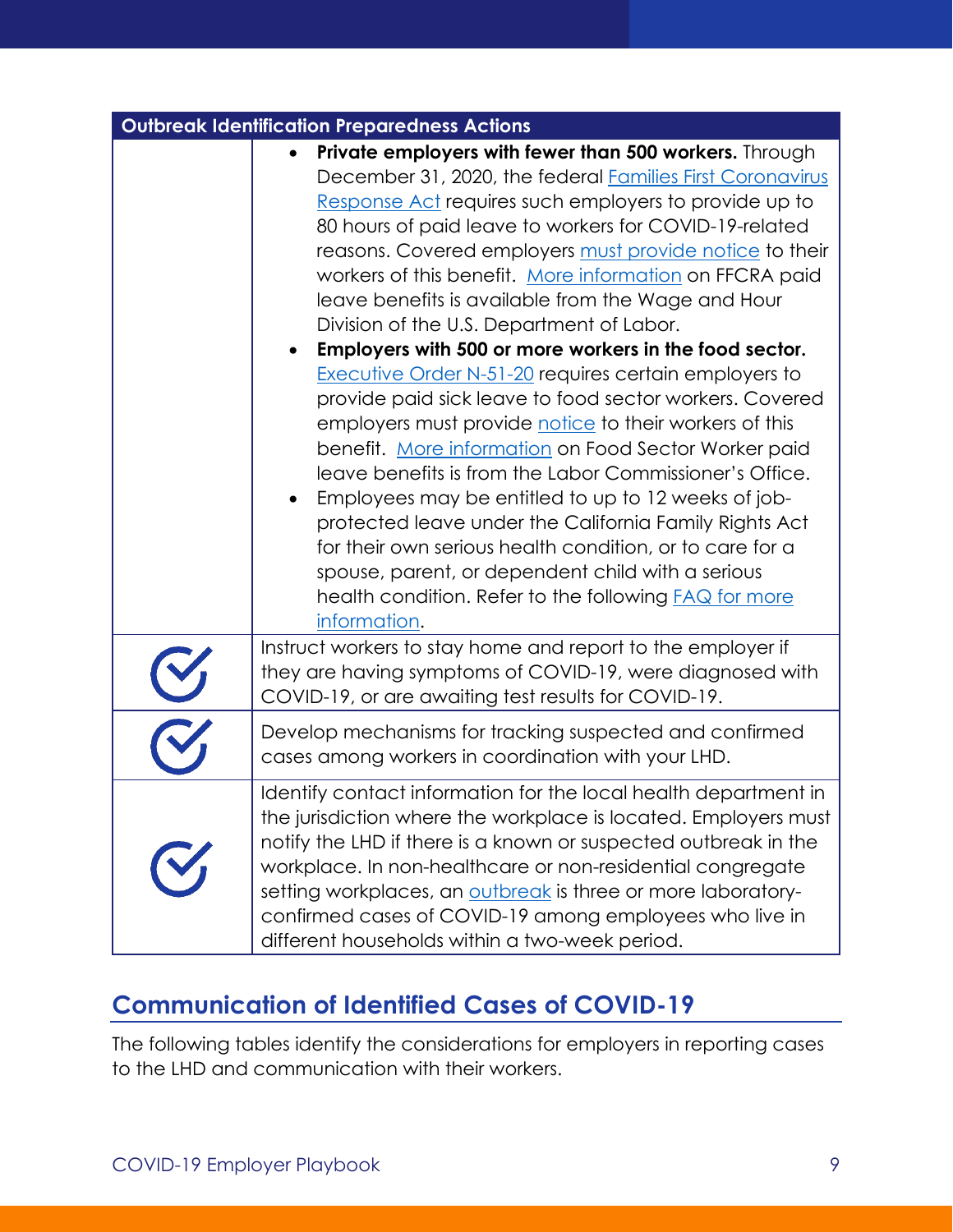Please note, the LHD in the jurisdiction where the workplace is located may have specific criteria for case reporting requirements. Employers must follow the specific instructions of their LHD, if available. See **Reporting COVID-19 Cases to Cal/OSHA** section for more information.

| to LHD | <b>Considerations for Employers to Communicate Identified Cases of COVID-19</b>                                                                                                                                                                                                                                                                                                                                                                 |
|--------|-------------------------------------------------------------------------------------------------------------------------------------------------------------------------------------------------------------------------------------------------------------------------------------------------------------------------------------------------------------------------------------------------------------------------------------------------|
|        | LHDs regularly transmit and protect confidential health<br>information. Securely sharing confidential information about<br>workers with COVID-19 is critical for the LHD to provide<br>comprehensive support to the employer and protect the<br>health of the community.                                                                                                                                                                        |
|        | Workers in a workplace may live in counties/jurisdictions<br>outside of where the workplace is located. When there is an<br>outbreak in a workplace, employers must contact the LHD in<br>any jurisdiction where a COVID-19 positive worker resides and<br>let them know about the outbreak.                                                                                                                                                    |
|        | Typically, the LHD in the jurisdiction where the workplace is<br>located gives guidance to the employer on managing the<br>outbreak.                                                                                                                                                                                                                                                                                                            |
|        | Communicate with the LHD on how frequently the LHD<br>expects updates from the employer on newly identified cases<br>and symptomatic workers in the workplace.                                                                                                                                                                                                                                                                                  |
|        | Share a roster of all workers with the LHD in the jurisdiction<br>where the workplace is located.<br>An employer may be asked by the LHD to provide<br>additional information on the workers, including job<br>description, location, work schedule, city and county of<br>residence, and other details that could help inform the<br>investigation and determine which other workers in the<br>workplace may be at risk of COVID-19 infection. |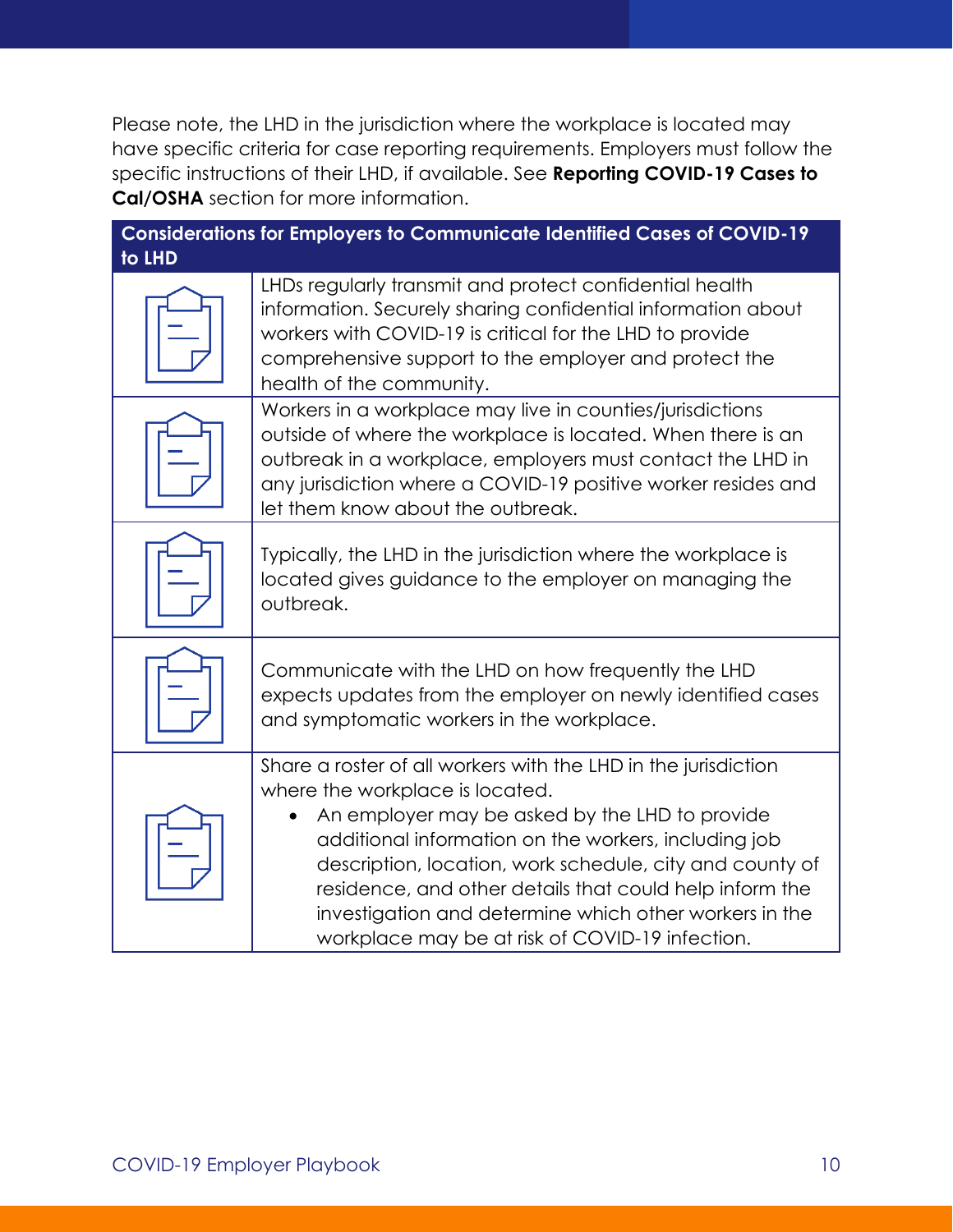| <b>Considerations for Employers to Communicate Identified Cases of COVID-19</b><br>to Workers |                                                                                                                                                                                                                                                                                                                                                                  |  |  |
|-----------------------------------------------------------------------------------------------|------------------------------------------------------------------------------------------------------------------------------------------------------------------------------------------------------------------------------------------------------------------------------------------------------------------------------------------------------------------|--|--|
|                                                                                               | Employers must make every effort to maintain the<br>confidentiality of workers with suspected or confirmed<br>COVID-19 infection when communicating with other<br>workers. Employers should refer to the guidelines issued by<br>DFEH and EEOC.                                                                                                                  |  |  |
|                                                                                               | Employers must notify all workers who were potentially<br>exposed to the individuals with COVID-19. Employers should<br>work collaboratively with workers to gain access to healthcare<br>necessary to address the workers exposure, which may be<br>especially important for those with high-risk medical conditions<br>(e.g., immune compromise or pregnancy). |  |  |
|                                                                                               | Close contacts of cases should be given instructions on home<br>quarantine and symptom monitoring, information regarding<br>the closest COVID-19 testing sites, referral to their LHD.                                                                                                                                                                           |  |  |
|                                                                                               | Provide any workers who are sent home before or during a shift<br>with information about what to expect after they are sent<br>home (e.g., instructions to contact their medical provider or<br>LHD about testing, and information regarding sick leave rights<br>under federal, state, and local laws and company policies,<br>return-to-work requirements).    |  |  |
|                                                                                               | Include worker representative groups in communicating<br>strategies.                                                                                                                                                                                                                                                                                             |  |  |
|                                                                                               | If the facility uses contract or temporary workers, identify who<br>(host or contractor employer) should communicate information<br>and instructions on the outbreak to these individuals.                                                                                                                                                                       |  |  |
|                                                                                               | All workers in the workplace should follow all instructions for<br>infection prevention and outbreak management measures<br>from the host employer, the LHD where the workplace is<br>located, and the LHD where they reside.                                                                                                                                    |  |  |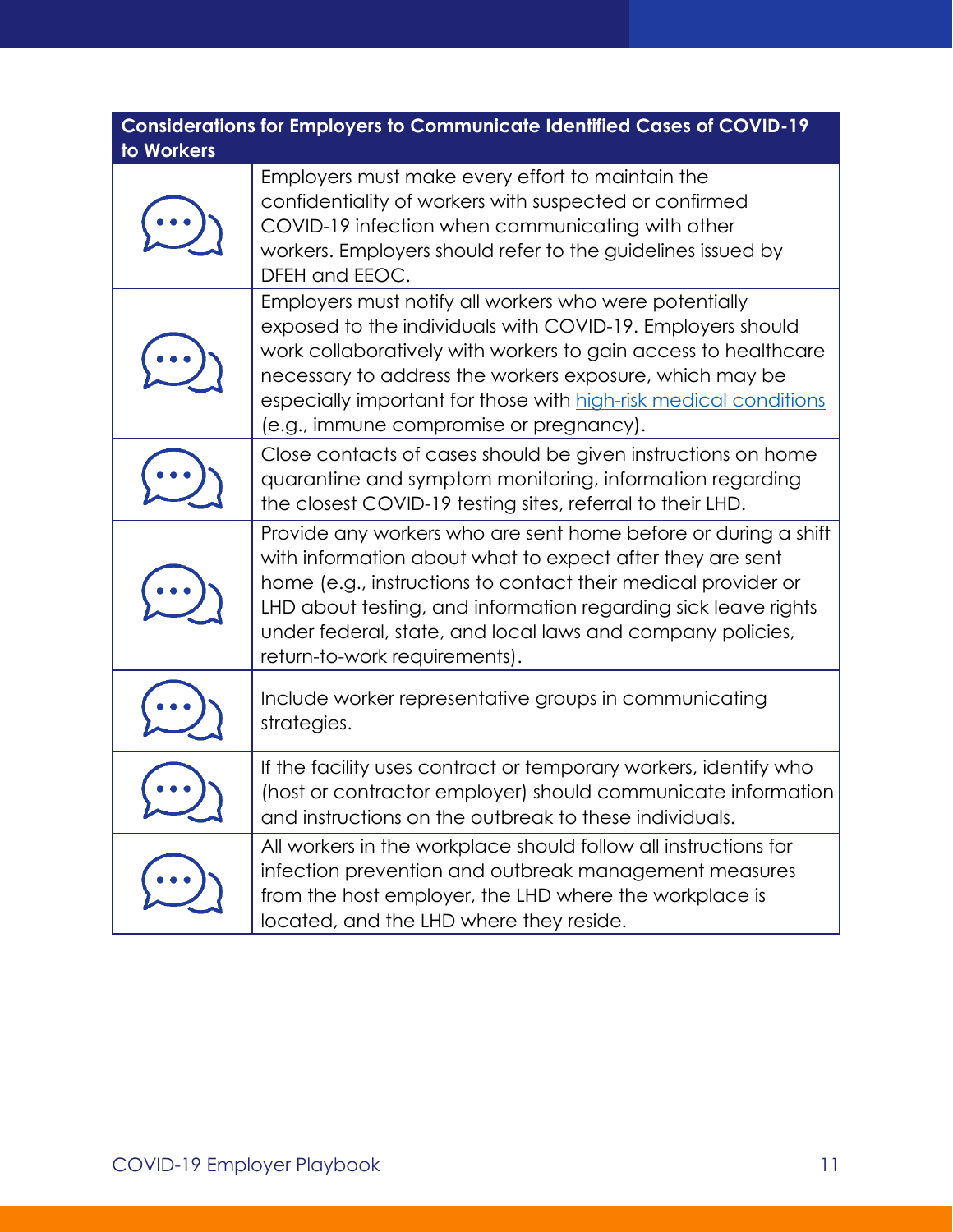#### **Considerations for Employers to Communicate Identified Cases of COVID-19 to Workers**



In some outbreaks, but not all, workers who were never symptomatic and did not have close contact with any of the laboratory confirmed cases may continue to work, as long as the employer has implemented all control measures as recommended by public health authorities, Cal/OSHA, or other regulatory bodies. The LHD will make this determination based on strategies being used to control the outbreak and identify new cases.

#### **Preventing Further Spread in the Workplace**

The following table provides actions that employers should take in order to prevent the further spread of COVID-19 in the workplace after a case has been identified.

| Actions for Preventing Further Spread in the Workplace |                                                                                                                                                                                                                                                                                                                                  |  |
|--------------------------------------------------------|----------------------------------------------------------------------------------------------------------------------------------------------------------------------------------------------------------------------------------------------------------------------------------------------------------------------------------|--|
|                                                        | Employers should seek guidance from the LHD to develop a<br>testing strategy to determine who needs to be tested.                                                                                                                                                                                                                |  |
|                                                        | If testing is limited, or not recommended, your LHD may<br>recommend alternative methods for controlling the outbreak,<br>including but not limited to tracing all close contacts of<br>confirmed cases and instructing those individuals to<br>quarantine or temporarily closing the workplace and<br>quarantining all workers. |  |
|                                                        | Employer must provide information to the LHD on the<br>confirmed COVID-19 case workers in the workplace, including<br>job titles, work areas, close contacts in the workplace, dates of<br>symptom onset, and shifts worked while infectious.                                                                                    |  |
|                                                        | Establish if the employer, LHD, or both will conduct interviews of<br>the cases to determine their close contacts.                                                                                                                                                                                                               |  |
|                                                        | In consultation with the LHD, Interview workers with laboratory-<br>confirmed COVID-19 by phone to determine when their<br>symptoms began, the shifts they worked during their infectious<br>period, and to identify other workers with whom they had<br>close contact during their infectious period.                           |  |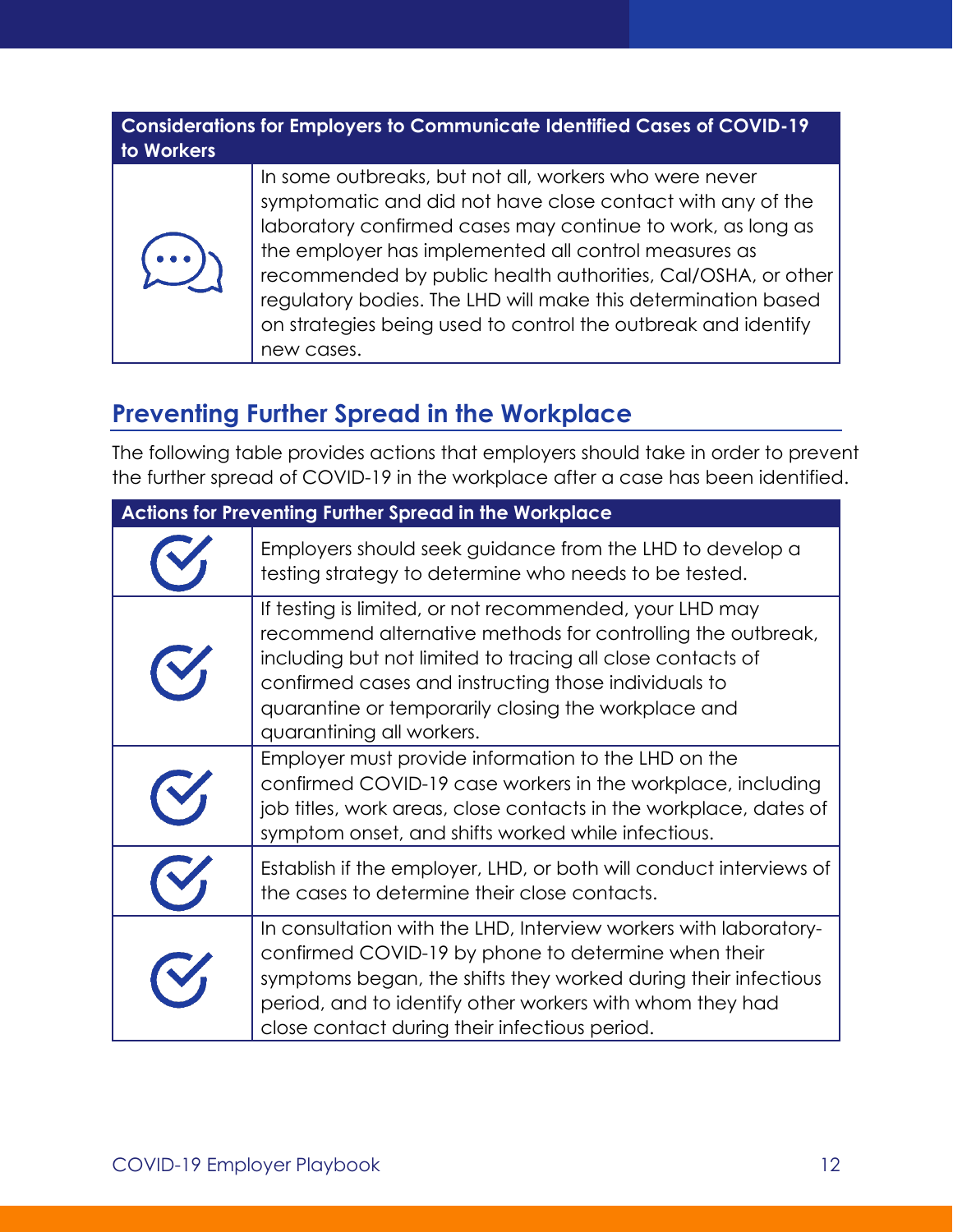|                | <b>Actions for Preventing Further Spread in the Workplace</b>                                                                                                                                                                                                                                               |
|----------------|-------------------------------------------------------------------------------------------------------------------------------------------------------------------------------------------------------------------------------------------------------------------------------------------------------------|
|                | A close contact is someone who spent 15 minutes or more<br>within 6 feet of an individual with COVID-19 infection during<br>their infectious period, which includes, at a minimum, the 48<br>hours before the individual developed symptoms.                                                                |
|                | Close contacts should be instructed to quarantine at home for<br>14 days from their last known contact with the worker with<br>COVID-19 and should be tested for COVID-19.                                                                                                                                  |
|                | Use employment records to verify shifts worked during the<br>infectious period and other workers who may have worked<br>closely with them during that time period.                                                                                                                                          |
| $\mathbf{C}_1$ | While at home, close contacts should self-monitor daily for<br>COVID-19 symptoms (e.g., fever, chills, shaking chills, cough,<br>difficulty breathing, sore throat, congestion or runny nose,<br>fatigue, body or muscle aches, loss of taste or smell, nausea or<br>vomiting, diarrhea, loss of appetite). |

#### **Considering Whether to Temporarily Suspend Operations**

The following table provides guidance to employers who may be considering whether or not to temporarily suspend operations due to a COVID-19 infection in the workplace.

| <b>Considerations for Employers on Whether to Temporarily Suspend Operations</b><br>Due to a COVID-19 Infection |                                                                                                                                                                                                                                                                                                                                                                                                                                                                                                               |  |
|-----------------------------------------------------------------------------------------------------------------|---------------------------------------------------------------------------------------------------------------------------------------------------------------------------------------------------------------------------------------------------------------------------------------------------------------------------------------------------------------------------------------------------------------------------------------------------------------------------------------------------------------|--|
|                                                                                                                 | Businesses may elect to voluntarily suspend operations when a<br>case of COVID-19, exposure to COVID-19, or an outbreak has<br>occurred in the workplace. This would allow investigation of<br>the exposure and thorough cleaning and disinfection.<br>Businesses may elect to do this if the exposure is in a worker,<br>customer, or visitor of the workplace. To understand more<br>about if this decision is right for your business, you can contact<br>your local health department (LHD) for guidance. |  |
|                                                                                                                 | The local health department in the jurisdiction where the<br>workplace is located has the authority to close business<br>operations while an exposure is investigated, or an outbreak is<br>being managed.                                                                                                                                                                                                                                                                                                    |  |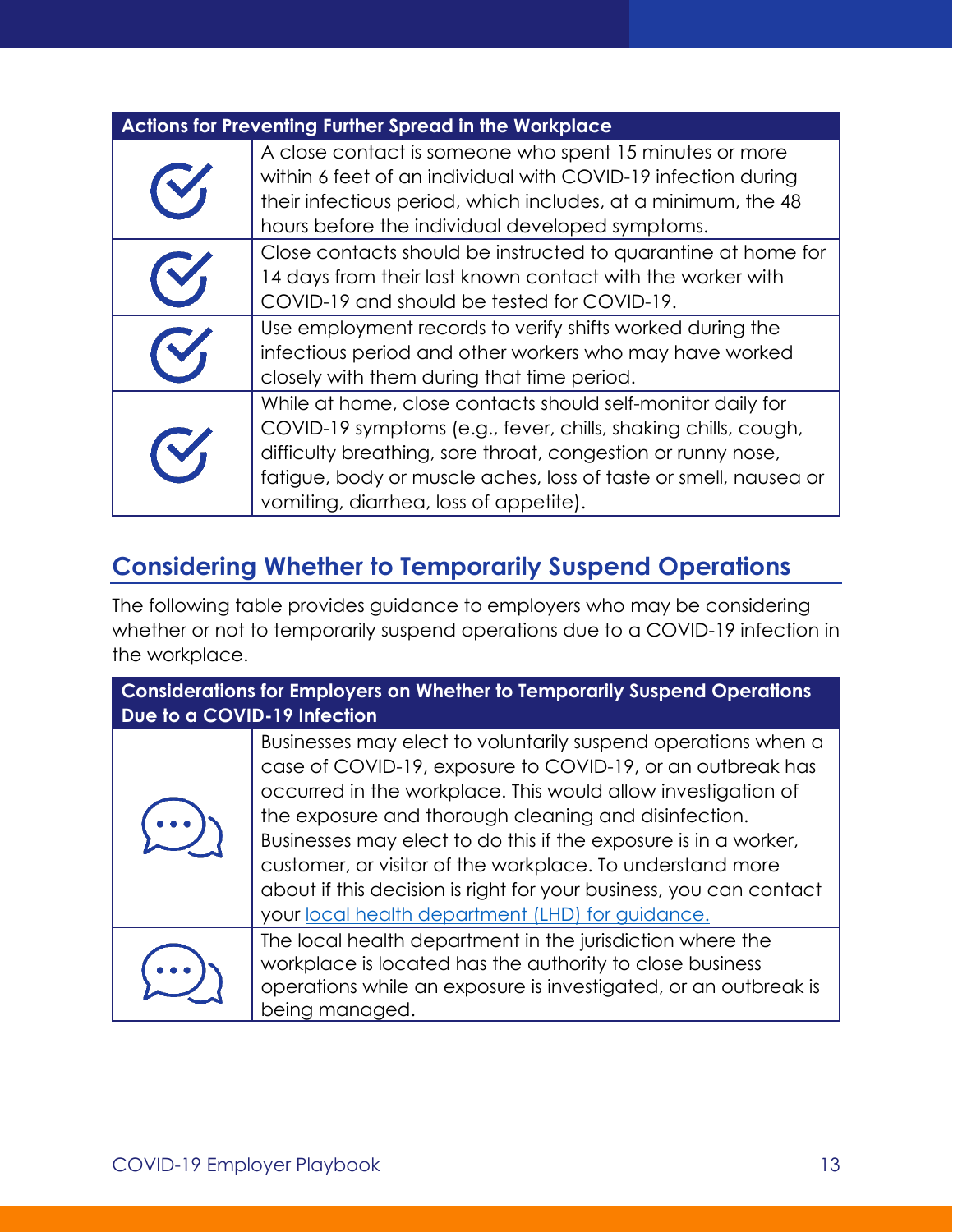| Due to a COVID-19 Infection | <b>Considerations for Employers on Whether to Temporarily Suspend Operations</b>                                                                                                                                                                                                                                                                |
|-----------------------------|-------------------------------------------------------------------------------------------------------------------------------------------------------------------------------------------------------------------------------------------------------------------------------------------------------------------------------------------------|
|                             | Criteria for making a determination for closure may include the<br>size of the workforce, the number or percentage the workforce<br>impacted, the vulnerability of consumers who visit the business<br>to severe COVID-19 infection, or many other local factors,<br>including the epidemiology of disease spread in the<br>community at large. |
|                             | Criteria for making a determination for closure may include the<br>size of the workforce, the number or percentage the workforce<br>impacted, the vulnerability of consumers who visit the business<br>to severe COVID-19 infection, or many other local factors,<br>including the epidemiology of disease spread in the<br>community at large. |
|                             | Local health departments may vary in their specific<br>requirements for workplace outbreak investigations, reporting,<br>and suspension of operations.                                                                                                                                                                                          |

#### **Returning to Work**

Employers should consult with the LHD and most recent CDC guidance for when a confirmed case may be released from home isolation and return to work. The following table includes the guidance from the CDC for reference. The LHD may recommend a strategy for return to work similar to the following, although some variation may occur by jurisdiction and outbreak.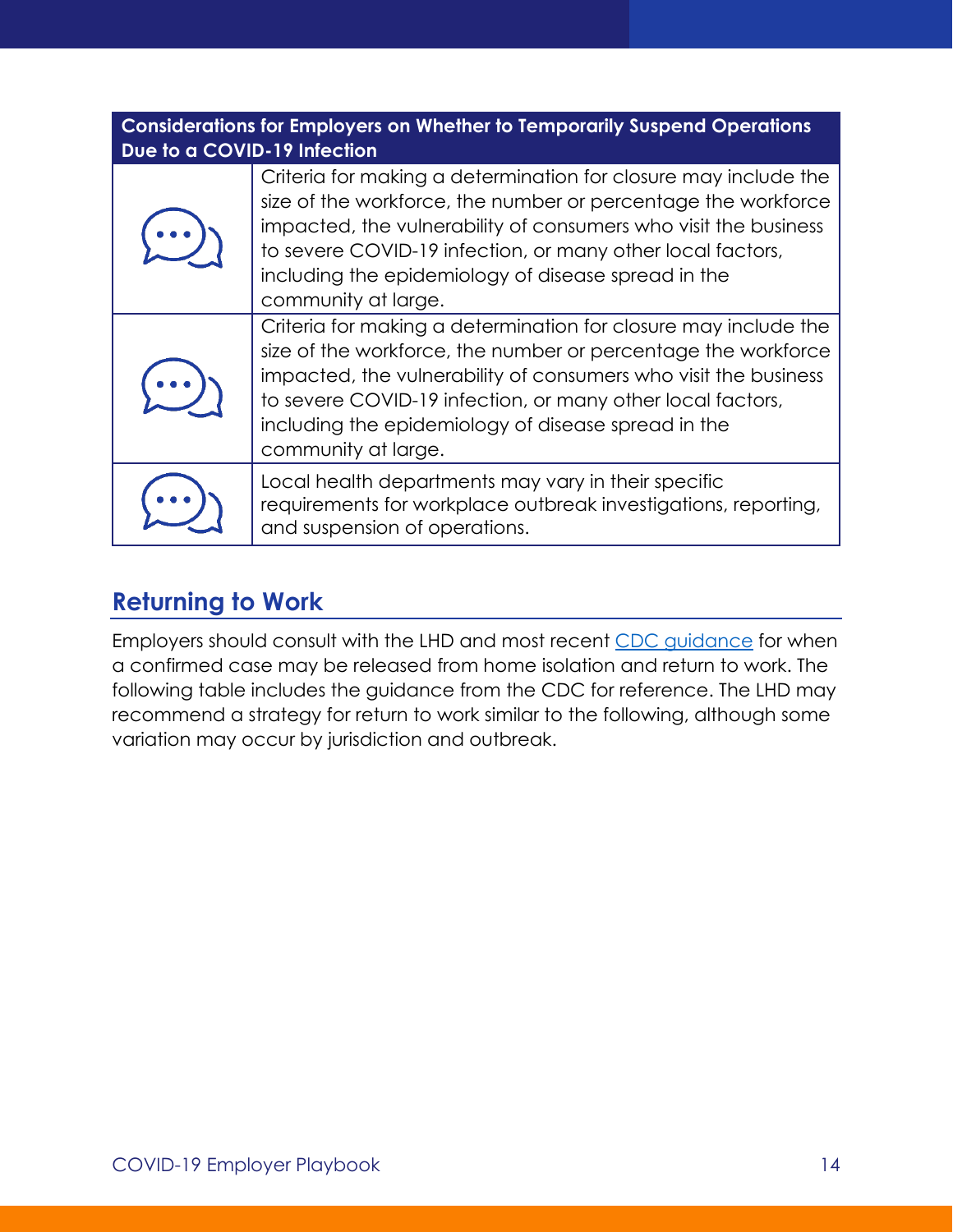| <b>Workers</b>                                                                                                                                                                          | <b>Minimum Criteria for Return to Work</b><br>(As of July 28, 2020)                                                                                                                                                                                                                                                                                                                                                                                                                                 | <b>CDC Reference</b><br>Page<br>(Consult the most<br>recent CDC<br>guidance prior to<br>allowing the worker<br>to return to work) |
|-----------------------------------------------------------------------------------------------------------------------------------------------------------------------------------------|-----------------------------------------------------------------------------------------------------------------------------------------------------------------------------------------------------------------------------------------------------------------------------------------------------------------------------------------------------------------------------------------------------------------------------------------------------------------------------------------------------|-----------------------------------------------------------------------------------------------------------------------------------|
| Symptomatic<br><b>Positive</b><br>Workers with<br>symptoms who are<br>laboratory<br>confirmed to have<br>COVID-19                                                                       | At least 1 day (24 hours) has passed<br>since last fever, defined as resolution<br>of fever without the use of fever-<br>reducing medications and<br>improvement in symptoms (e.g.,<br>cough, shortness of breath); and, at<br>least 10 days have passed since<br>symptoms first appeared.                                                                                                                                                                                                          | For worker<br>cases who did<br>not require<br>hospitalization<br>For worker<br>cases who<br>required<br>hospitalizations          |
| Asymptomatic<br><b>Positive</b><br>Workers who never<br>had symptoms and<br>are laboratory<br>confirmed to have<br>COVID-19                                                             | A minimum of 10 days has passed<br>since the date of their first positive<br>COVID-19 test. If they develop<br>symptoms, then the criteria for<br>laboratory confirmed cases with<br>symptoms apply.                                                                                                                                                                                                                                                                                                | Discontinuation<br>of Isolation                                                                                                   |
| Symptomatic<br><b>Negative</b>                                                                                                                                                          | Use the same criteria for return to<br>work as laboratory confirmed cases.                                                                                                                                                                                                                                                                                                                                                                                                                          |                                                                                                                                   |
| Asymptomatic<br><b>Negative</b><br>Workers who never<br>had symptoms but<br>were tested due to<br>close contact with a<br>laboratory-<br>confirmed case<br>patient and were<br>negative | Workers should quarantine at home<br>for 14 days after the last known<br>close contact with the case<br>patient. Symptoms can develop<br>even after testing negative within<br>14 days after exposure. The LHD<br>may consider allowing earlier return<br>to work only for an worker in a<br>critical infrastructure industry in<br>which the essential operations of<br>the workplace would be<br>compromised by quarantine of the<br>worker and no alternate staff can<br>perform the same role.* |                                                                                                                                   |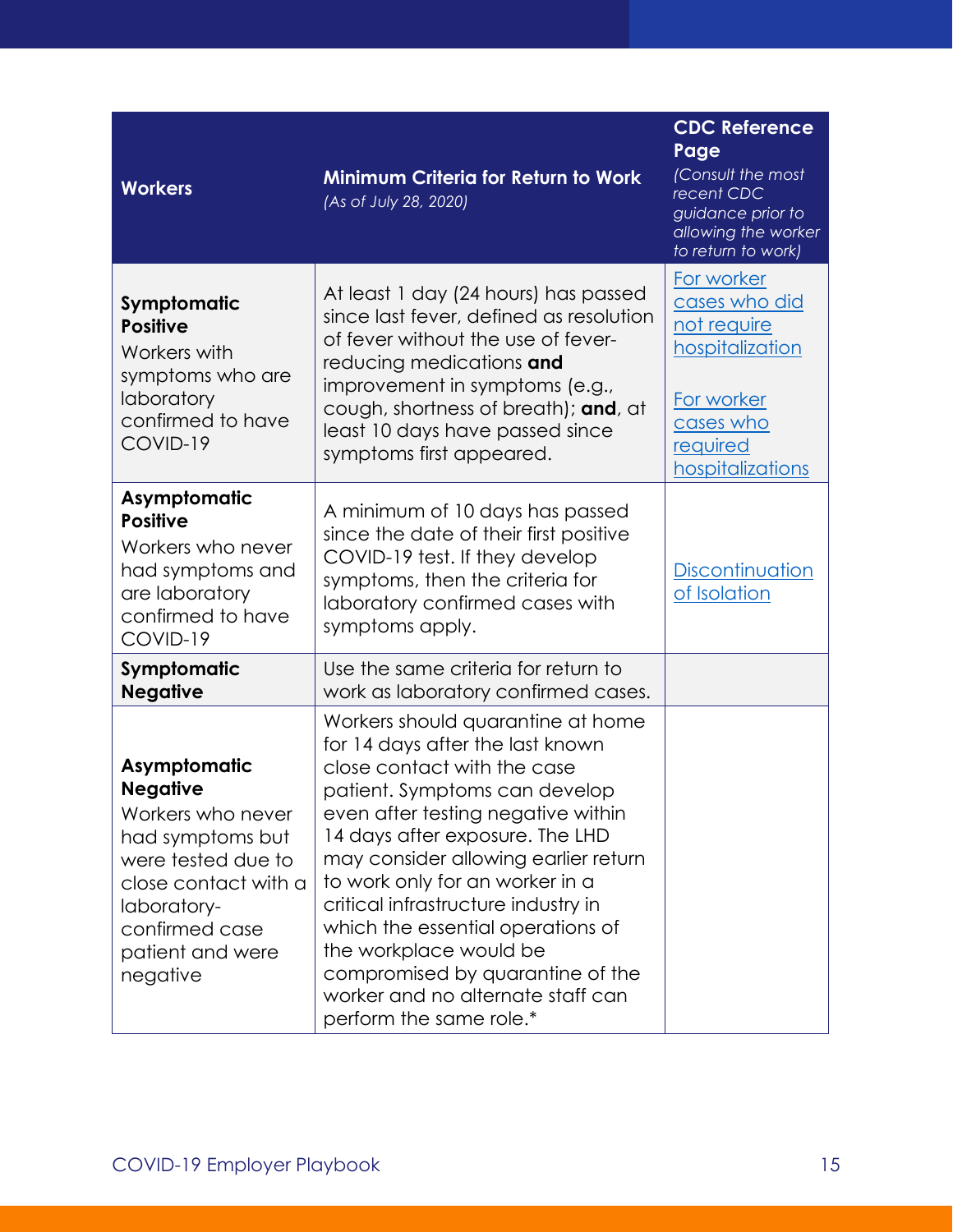| <b>Workers</b>                                                                                                                                                                                                                                                                                                                                                                                                                                 | <b>Minimum Criteria for Return to Work</b><br>(As of July 28, 2020)                                                                                                                                                                                                                                                                                                                                                                                                                                                                                                                                                                                                                                                                                                | <b>CDC Reference</b><br>Page<br>(Consult the most<br>recent CDC<br>guidance prior to<br>allowing the worker<br>to return to work) |
|------------------------------------------------------------------------------------------------------------------------------------------------------------------------------------------------------------------------------------------------------------------------------------------------------------------------------------------------------------------------------------------------------------------------------------------------|--------------------------------------------------------------------------------------------------------------------------------------------------------------------------------------------------------------------------------------------------------------------------------------------------------------------------------------------------------------------------------------------------------------------------------------------------------------------------------------------------------------------------------------------------------------------------------------------------------------------------------------------------------------------------------------------------------------------------------------------------------------------|-----------------------------------------------------------------------------------------------------------------------------------|
| Symptomatic<br><b>Untested</b><br>Workers who had<br>symptoms of<br>COVID-19 but were<br>not tested                                                                                                                                                                                                                                                                                                                                            | Testing is highly recommended. If<br>the worker cannot be tested, use<br>the same criteria for return to work<br>as laboratory confirmed cases.                                                                                                                                                                                                                                                                                                                                                                                                                                                                                                                                                                                                                    |                                                                                                                                   |
| Asymptomatic<br><b>Untested</b><br>Workers who had<br>close contact to a<br>laboratory-<br>confirmed case<br>patient at work,<br>home, or in the<br>community and do<br>not have symptoms.<br><b>OR</b><br>Workers who refuse<br>or are unable to be<br>tested after close<br>contact with a<br>laboratory-<br>confirmed case,<br>despite<br>recommendation<br>for testing from LHD<br>or healthcare<br>provider, and do<br>not have symptoms. | Workers should be quarantined at<br>home for 14 days after the last<br>known close contact with the case<br>patient. Testing is highly<br>recommended; if testing has not<br>occurred, the LHD may consider<br>allowing an worker who had close<br>contact to a confirmed case to<br>continue to work only in a critical<br>infrastructure industry in which the<br>essential operations of the<br>workplace would be compromised<br>by quarantine of the worker and no<br>alternate staff can perform the<br>same role.*<br>Workers who develop symptoms of<br>COVID-19 while in quarantine should<br>contact their healthcare provider.<br>Even if they are not tested, the same<br>criteria for return to work should be<br>used as laboratory-confirmed cases. | For worker<br>cases who did<br>not require<br>hospitalization                                                                     |

**\*Regarding the following two groups of workers in a critical infrastructure workplace outbreak: (a) asymptomatic workers who tested negative, (b) workers who were close contacts to confirmed cases:**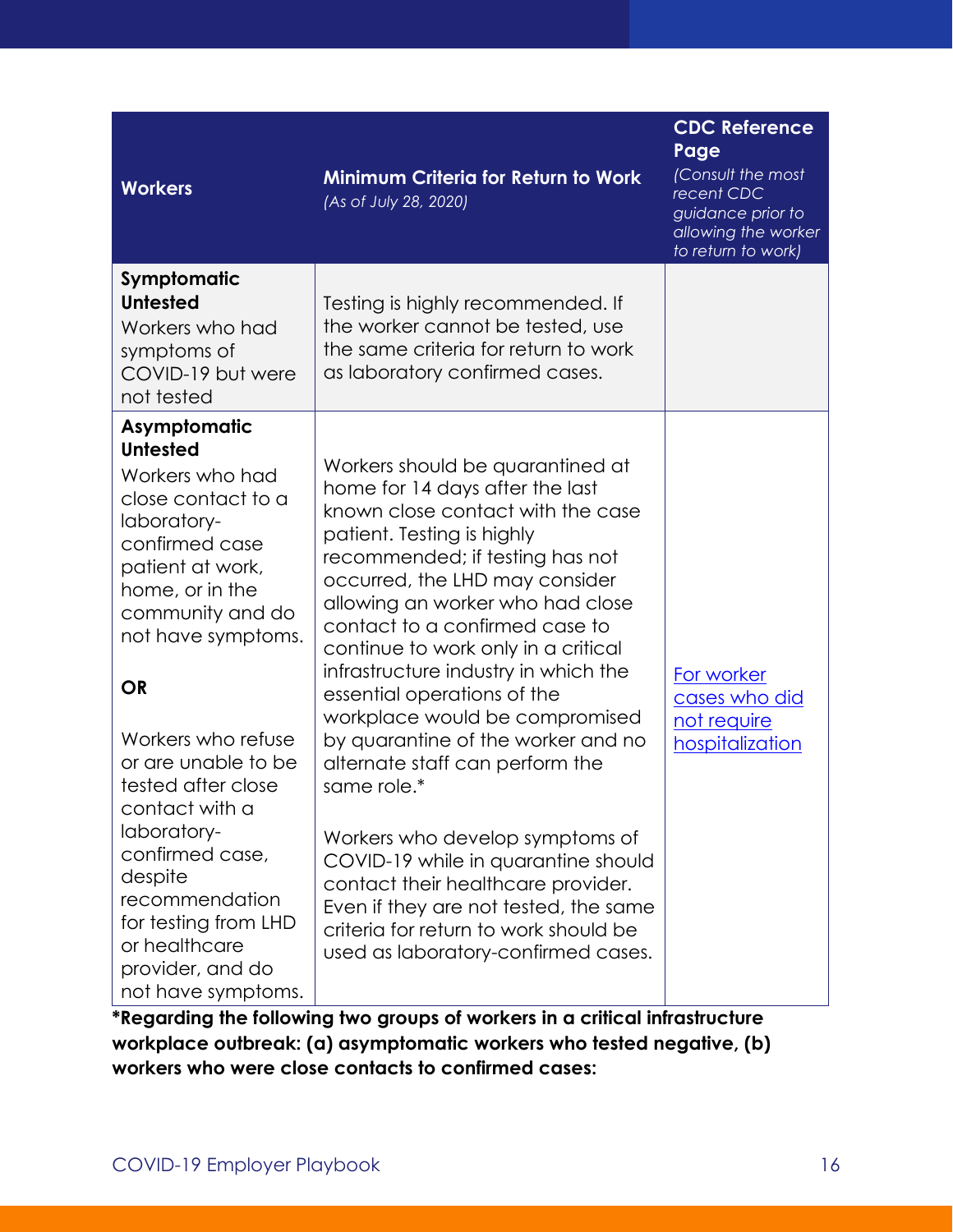Where 14-day quarantine would compromise essential operations, the LHD may determine that some workers in these two groups may return to work sooner than 14 days by considering certain criteria specific to the workplace and worker:

- The worker is able to wear a surgical mask throughout the workday, except while eating, and comply with all infection prevention procedures. A cloth face covering may also be used in the event of mask shortage.
- The facility has implemented all best practice infection prevention procedures, as determined by the LHD.
- Pre-screening to assess worker temperature and symptoms prior to starting work has been implemented, ideally before entering the facility.
- Worker is able to self-monitor for temperature and symptoms at home and work.
- Worker is able to maintain a minimum of six feet of distance from other workers in the workplace. Of note, six feet does not prevent all transmission of SARS-CoV-2.
- Physical barriers are in place between fixed worker work locations to supplement distancing.
- Cleaning and disinfection of all areas and shared equipment can be performed routinely in the workplace.

### **Employers Cleaning Guide**

The following table provides cleaning actions employers need to complete after a worker with Covid-19 has been to work. The following are considerations for this disinfection:

| <b>Cleaning Guide for Employers</b> |                                                                                                                                                                                                                                                                                                       |  |
|-------------------------------------|-------------------------------------------------------------------------------------------------------------------------------------------------------------------------------------------------------------------------------------------------------------------------------------------------------|--|
|                                     | The Work areas of infected workers should not be entered by<br>workers until they have been cleaned and disinfected with<br>products approved by the EPA for COVID-19. Work should be<br>performed by cleaning staff trained on their safe use and<br>supplied with all required and recommended PPE. |  |
|                                     | Perform ongoing enhanced cleaning/disinfection of work<br>areas when a worker with COVID-19 is identified, following<br>CDC recommendations.                                                                                                                                                          |  |
|                                     | Continue to identify and regularly clean and disinfect<br>frequently touched surfaces throughout the workplace, such<br>as doorknobs, equipment, and handrails.                                                                                                                                       |  |
|                                     | Workers should not share headsets or other objects that may<br>come into contact with their face, mouth, or nose.                                                                                                                                                                                     |  |
|                                     | Minimize sharing of other equipment between workers; for<br>equipment that must be shared, conduct frequent cleaning<br>between worker use.                                                                                                                                                           |  |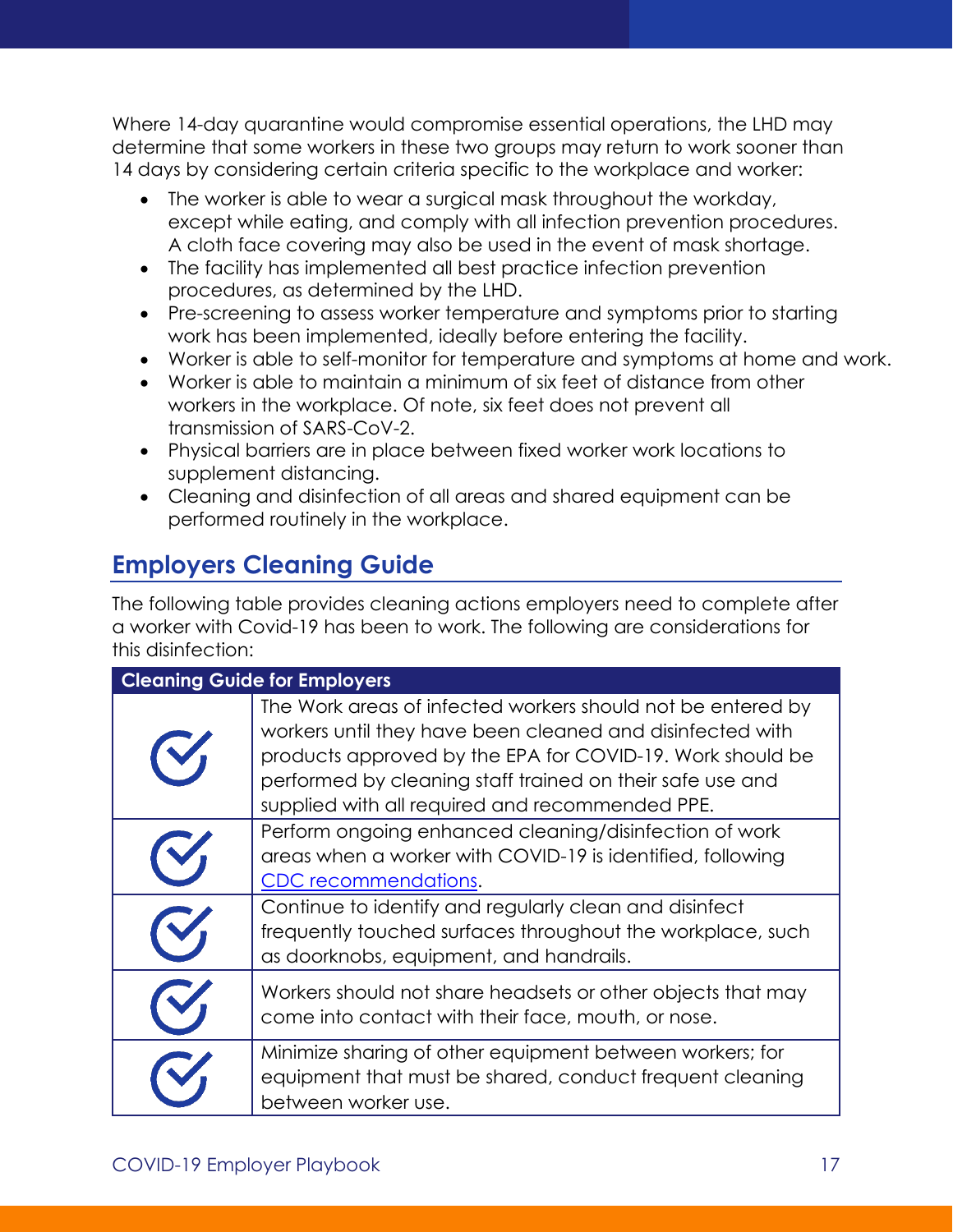#### **Cleaning Guide for Employers**

| <b>CI</b> | Train workers on safe use of cleaners and disinfectants and<br>provide necessary protective equipment.                                                         |
|-----------|----------------------------------------------------------------------------------------------------------------------------------------------------------------|
| <b>CI</b> | Employers should regularly check for and follow new and<br>updated guidance on their specific industry from the following<br>sources in Appendix A: Resources. |

### **REGULATIONS AND GUIDANCE FOR REPORTING AND PROVIDING SICK LEAVE**

#### **Recording Cases of COVID-19**

California employers that are required to record work-related fatalities, injuries and illnesses must record a work-related COVID-19 fatality or illness like any other occupational illness. To be recordable, an illness must be work-related and result in one of the following:

- Death,
- Days away from work,
- Restricted work or transfer to another job,
- Medical treatment beyond first aid,
- Loss of consciousness, or
- A significant injury or illness diagnosed by a physician or other licensed health care professional.

If a work-related COVID-19 case meets one of these criteria, then covered employers in California must record the case on their 300, 300A and 301 or equivalent forms.

See California Code of Regulations, title 8, Chapter 7, Subchapter 1, Article 2, Employer Records of Occupational Injury or Illness for details on which employers are obligated to report and other requirements.

#### **Reporting COVID-19 Cases to Cal/OSHA**

In addition to the recordkeeping requirements discussed above, California employers must also report to Cal/OSHA any serious illness, serious injury or death of a worker that occurred at work or in connection with work within eight hours of when they knew or should have known of the illness, see section 342(a) of the Cal/OSHA Regulations pertaining to reporting work-connected injuries for more information. This includes a COVID-19 illness if it meets the definition of serious illness.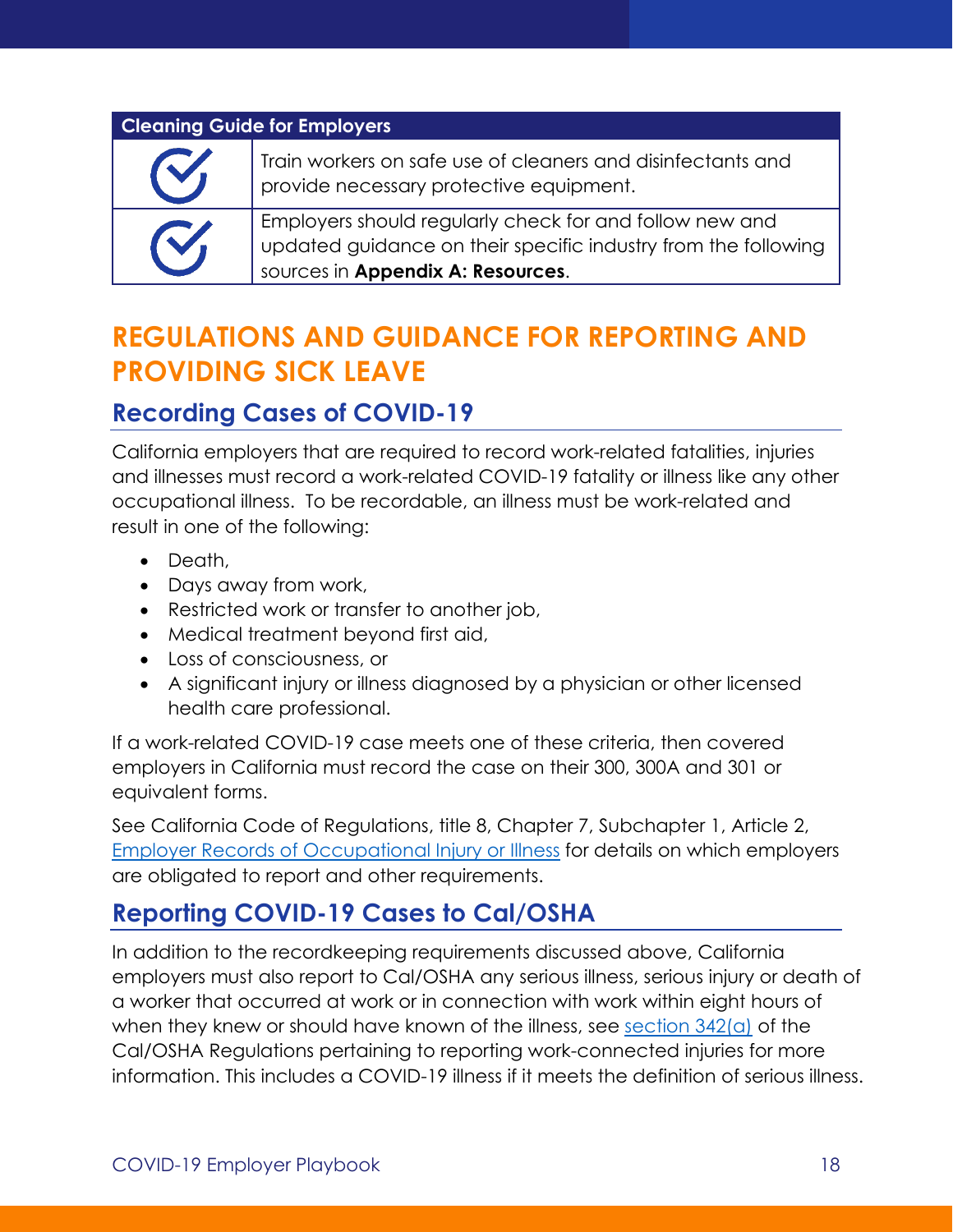A serious illness includes, among other things, any illness occurring in a place of employment or in connection with any employment that requires inpatient hospitalization for other than medical observation or diagnostic testing, see section 330(h) of Cal/OSHA Regulations for definitions. This means that if a worker becomes ill while at work and is admitted as in-patient at a hospital regardless of the duration of the hospitalization — the illness occurred in a place of employment, so the employer must report this illness to the nearest Cal/OSHA office. Reportable illnesses are not limited to instances when the worker becomes ill at work. Serious illnesses include illnesses contracted "in connection with any employment," which can include those contracted in connection with work but with symptoms that begin to appear outside of work.

Reports must be made immediately, but not longer than eight hours after the employer knows or with diligent inquiry would have known of the serious illness.

For more information on reporting and recording requirements, please visit Cal/OSHA, Recording and Reporting Requirements for COVID-19 Cases Frequently Asked Questions and Department of Fair Employment and Housing's Employment Information on COVID-19.

#### **Regulations Involving Providing Information on COVID-19 Positive Individuals**

When employers identify a worker who has tested positive for COVID-19 or a worker who has symptoms, they should make sure the worker does not remain at work. The employer should work with their LHD to follow guidance for isolation and quarantine, possible testing, and when it is appropriate for the worker to return to work. Employers should support workers time away from work for the protection of others through flexible leave policies.

Employers should not identify any such workers by name in the workplace to ensure compliance with privacy laws. If a worker tests positive for, or is suspected to have COVID-19, the employer will need to follow the most current local, state, and federal public health recommendations. Employers should take further steps at the direction of the local public health department that may include closing the worksite, deep cleaning, and permitting or requiring telework

Correspondence notifying workers or a COVID-19 positive case or suspected positive case should be written in a way that does not disclose the health status of the worker. Employers **cannot** confirm the health status of workers or communicate about the worker's health. For example, the employer could speak with workers or send an email or other written communication saying:

[Employer] has learned that a worker at [office location] tested positive for COVID-19. The worker received tested results on [date]. This email is to notify you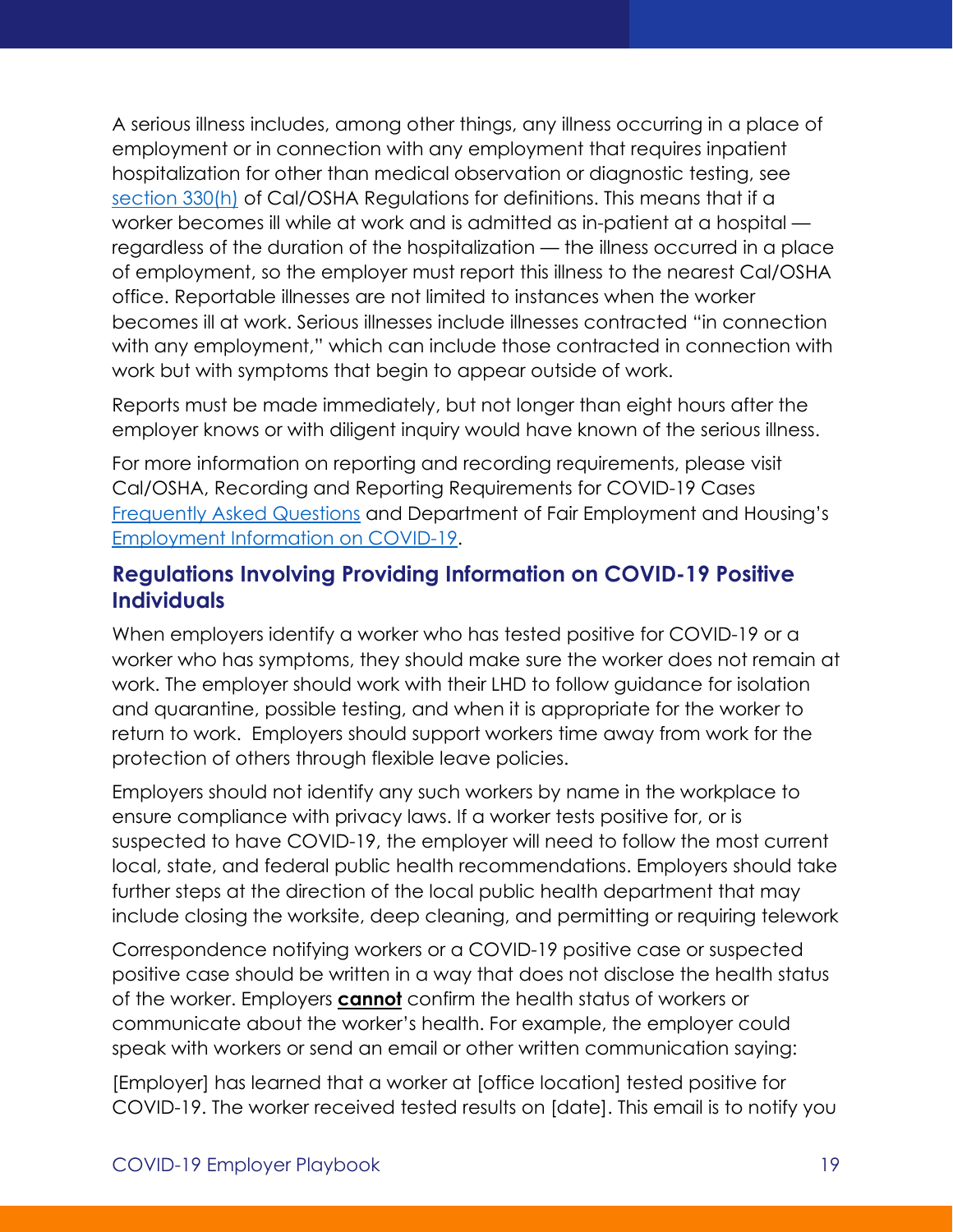that you may have been exposed to the novel virus. You should contact your local public health department for guidance and any potential actions to take based on individual circumstances or if you develop COVID-19 symptoms.

#### **California Family Rights Act: Job-Protected Leave**

Employees may be entitled to up to 12-weeks of job-protected leave under the California Family Rights Act (CFRA) for their serious health condition, or to care for a spouse, parent, or dependent child with a serious health condition.

COVID-19 will qualify as a serious health condition if it results in inpatient care or continuing treatment or supervision by a health care provider. It may also qualify as a serious health condition if it leads to conditions such as pneumonia.

Employees are eligible for this form of job-protected leave (CFRA) if they work for an employer with at least 50 workers within 75 miles of their worksite; have worked there for at least a year; and have worked at least 1250 hours in the year before they require time off.

For more information, please refer to **DFEH FAQs** (for answers to frequently asked questions for employers and workers).

#### **Paid Sick Leave**

Employees in California earn paid sick leave from the first day of employment. Employers must provide workers upon hire with a notice that states how paid sick leave will be provided. Additionally, the Governor issued an Executive Order mandating COVID-19 related paid sick leave for food sector workers who work for employers with more than 500 workers. The paid sick leave laws have strong anti-retaliation provisions to protect workers who request and/or use paid sick leave under these laws. For additional information on paid sick leave rights, please see the following:

- **California Paid Sick Leave.** Under California law, workers accrue a minimum one hour for every 30 hours worked, which an employer may cap by a policy at not less than 48 hours of sick leave per year; and may cap use of paid sick leave at a minimum of 3 days or 24 hours of accrued sick leave per year. Employers may also provide policies that allow for greater accrual and use of paid sick leave. Additional information on California paid sick leave is posted online, as well as how it applies to COVID-19.
- **California COVID-19 Supplemental Paid Sick Leave**. Under Executive Order N-51-20, hiring entities with more than 500 workers must provide up to 80 hours of paid sick leave to food sector workers who work for or through the hiring entity. Additional information on supplemental paid sick leave is posted on topic-specific FAQs.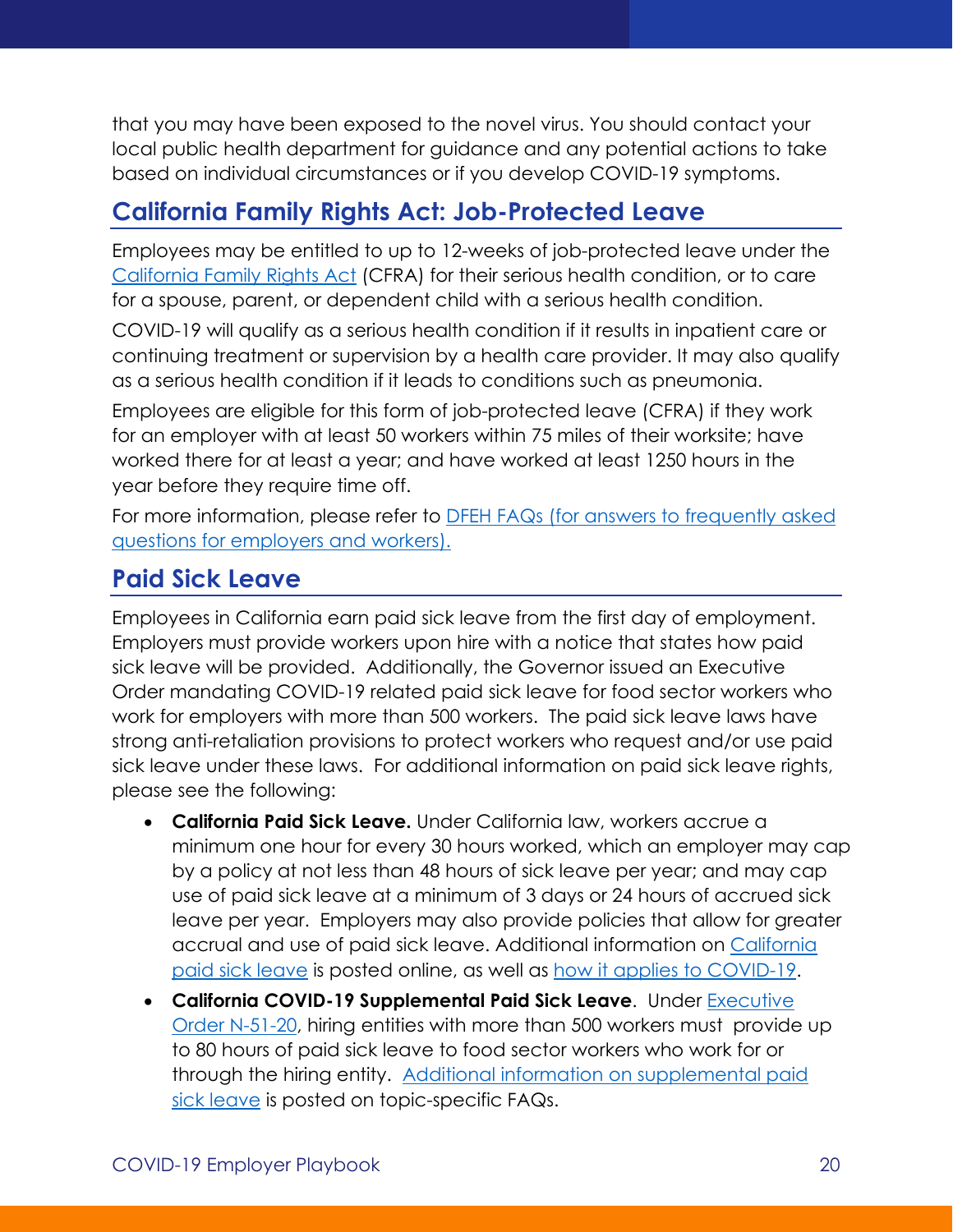In addition, workers may have the right to paid sick leave under federal or local law as follows:

- **Federal paid sick leave up to a possible 80 hours under the Families First Coronavirus Response Act (FFCRA).** This law is enforced by the United States Department of Labor for businesses with less than 500 workers. An worker may be eligible for this leave depending on the size of the employer, among other factors. The United States Department of Labor Wage & Hour Division posted additional information on FFCRA in its FAQs.
- **Local Paid Sick Leave laws**. Certain localities also have paid sick leave laws. If workers are subject to local sick leave ordinances, the employer must comply with both state and local laws, which may differ in some respects. The employer must provide the provision or benefit that is most generous to the worker. Workers should consult with the relevant local enforcement agency for the locality in which they work for more information.

#### **Guidance and Resources on Laws Enforced by the Labor Commissioner's Office**

- Laws Enforced by the Labor Commissioner's Office
- Update on Essential and Non-essential Workers
- Guidance on Conditional Suspension of California WARN Act Notice **Requirements**
- FAQs on Executive order concerning Supplemental Paid Sick Leave For Food Sector Workers at Companies with 500 or More Employees.
	- o Workplace Poster Supplemental Paid Sick Leave for Food Sector Workers (Spanish Version)
- COVID-19 sick leave (for side by side comparison of CA Paid Family Leave, CA Paid Sick Leave and Federal Families First Coronavirus Response Act (FFCRA))
- Benefits for Workers Impacted by COVID-19 (chart describing federal, state and local paid leave laws, unemployment and disability benefits, and workers' compensation)

#### **State Disability Insurance and Paid Family Leave**

Employees who may not have paid sick leave benefits available may be eligible for Disability Insurance (DI) benefits. DI benefits are available to eligible workers who are unable to work because of being infected with, or a suspicion of being infected with, COVID-19.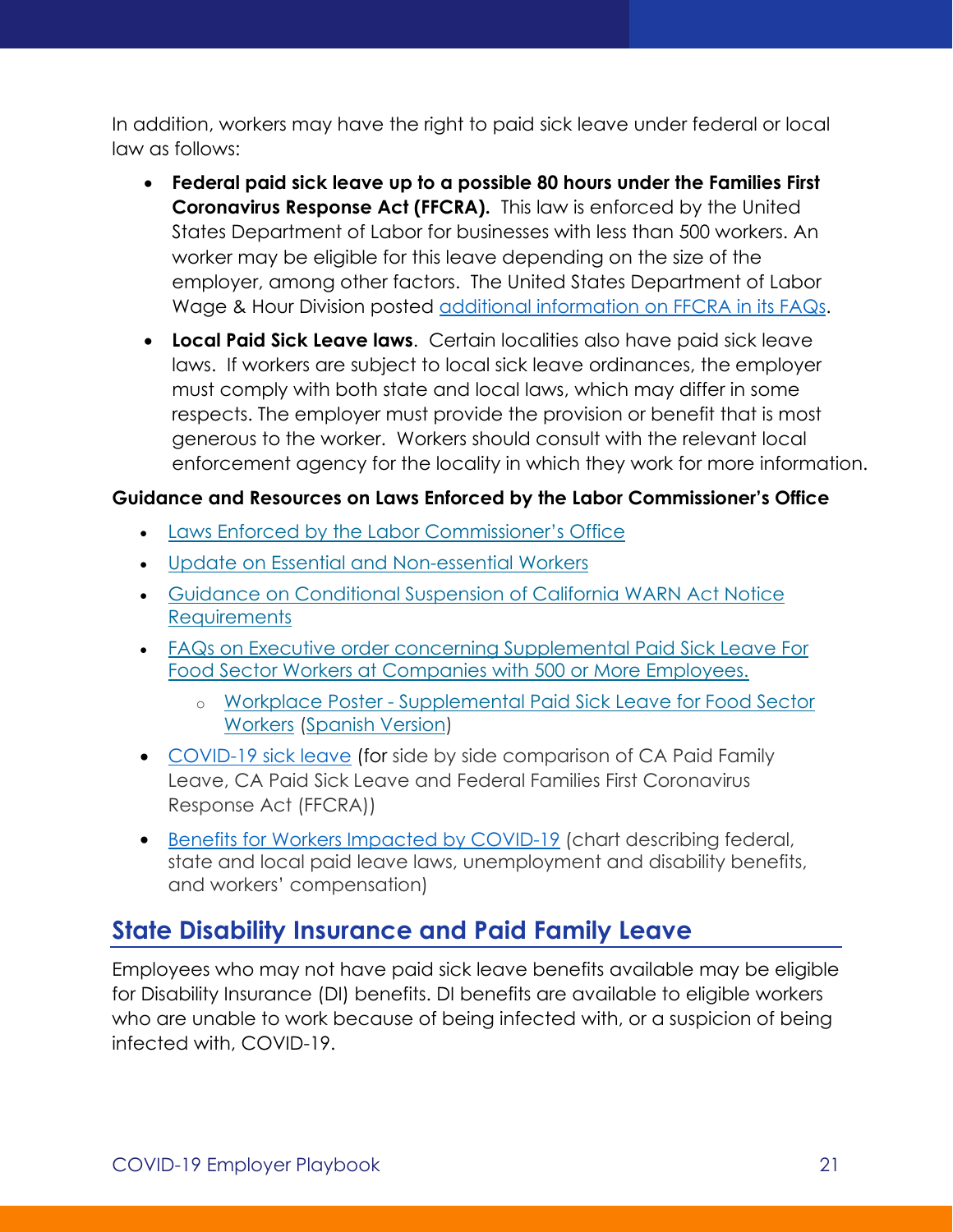In addition, workers without paid sick leave benefits to care for family members may be eligible for Paid Family Leave (PFL) benefits. PFL benefits are available for eligible workers who have lost wages when they need to take time off work to care for a child, parent, parent-in-law, grandparent, grandchild, sibling, spouse, or registered domestic partner who is seriously ill with COVID-19.

Both DI and PFL require a medical certification to qualify. More information on eligibility for DI and PFL benefits is available from the Employment Development Department.

#### **Regular and Pandemic Unemployment Benefits**

Individuals who have lost their job or business or have had their hours reduced for reasons related to COVID-19 may be eligible for partial wage replacement benefits under the regular Unemployment Insurance program or the Pandemic Unemployment Assistance program. The Pandemic Unemployment Assistance Program is available in particular where someone is unable to work due to a reason related to COVID-19, including when an individual has been diagnosed with COVID-19 or has symptoms and is seeking a diagnosis, or where the individual has been advised by a healthcare provider to self-quarantine.

More information on Unemployment Insurance and Pandemic Unemployment Assistance is available from the Employment Development Department.

#### **Workers' Compensation**

Employees who contract COVID-19 at work may be eligible for workers' compensation benefits, which are available to provide workers with medical treatment needed to recover from a work-related injury or illness, partially replace the wages they lose while they are recovering, and help them return to work. Under Executive Order N-62-20, certain workers who contracted a COVID-19-related illness between March 19 and July 5, 2020 are presumed to have contracted the illness at work, making them presumptively entitled to workers' compensation benefits.

More information on workers' compensation and the effect of Executive Order N-62-20 is available from the Division of Workers' Compensation.

# **Enforcement and Compliance**

The California Governor's Office of Emergency Services has established the COVID-19 Enforcement Task Force to monitor and enforce violations of State statutes and orders. The State agencies included in the task force are the Department of Alcoholic Beverage Control (ABC), Department of Consumer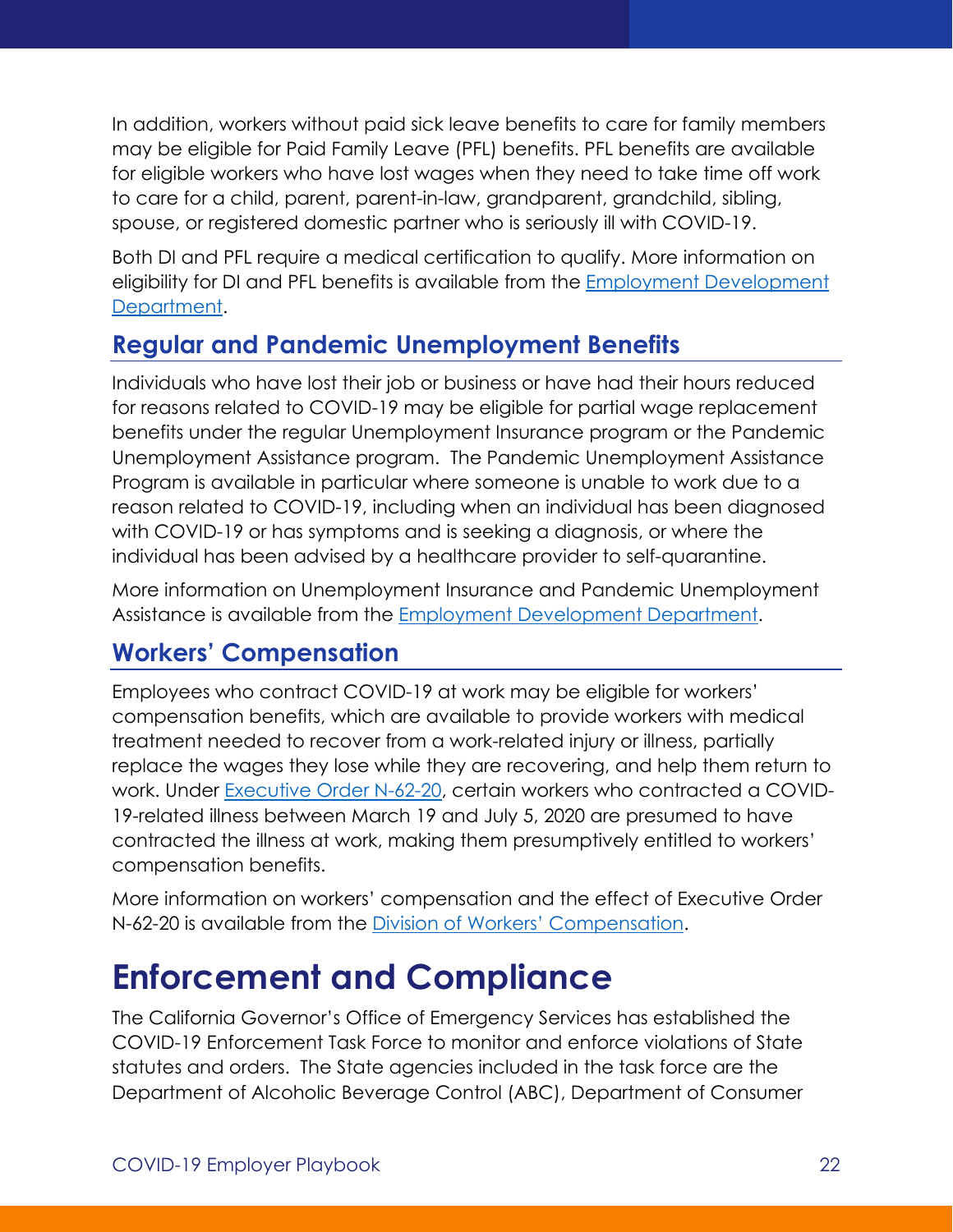Affairs (DCA), Department of Industrial Relations, including the California Division of Occupational Safety and Health (Cal OSHA), and the Division of Labor Standards Enforcement (Labor Commissioner's Office). Other members include agencies that do not have regulatory authority, but have responsibilities focused on outreach and education.

The mission of the COVID-19 Enforcement Task Force is to ensure and maintain a safe environment to protect employers, workers, and customers. The Task Force will be providing assistance and support to employers by helping them navigate compliance of statutes and orders as well as responding to, and enforcing violations related to indoor operations, use of face coverings, social distancing, and administrative actions.

Employers can seek technical assistance or answers to questions pertaining to the COVID-19 statutes and orders from ABC, the Labor Commissioner's Office, and Cal/OSHA. Contacts for these agencies are detailed in **Appendix B: Enforcement** and Compliance Contacts.

# **Worker Education**

### **UNDERSTANDING COVID-19**

Coronavirus (COVID-19) is an illness caused by a virus that can spread from person to person. COVID-19 symptoms can range from mild (or no symptoms) to severe illness. All workers should have a basic understanding of COVID-19, how the disease spreads, symptoms, and ways to prevent or minimize the spread.

### **PROTECTING YOURSELF AT WORK**

Workers should take the following steps to protect themselves at work:

- Follow the policies and procedures of the employer related to illness, cleaning and disinfecting, and work meetings and travel.
- Stay home if sick, except to get medical care.
- Practice social distancing by keeping at least 6 feet away from fellow coworkers, customers, and visitors when possible, even when in or around break rooms, water coolers and/or non-work areas.
- Wear cloth face coverings, especially when social distancing is not possible. Cloth face coverings are intended to protect other people—not the wearer.
- Workers should inform their supervisor if they or their colleagues develop symptoms at work. No one with COVID-19 symptoms should be present at the workplace.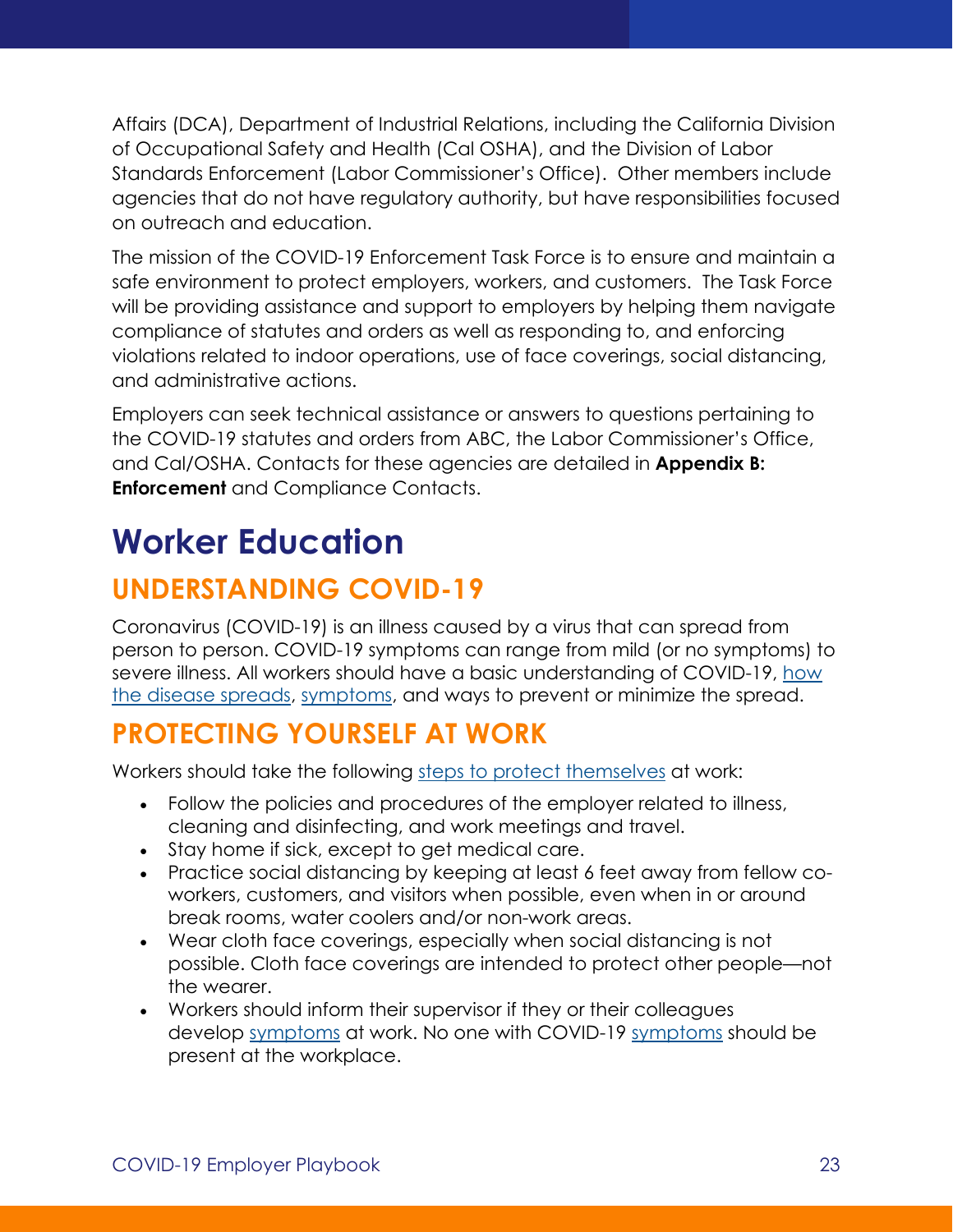- Wash hands often with soap and water for at least 20 seconds, especially after blowing noses, coughing, or sneezing, or having been in a public place.
	- o Use hand sanitizer that contains at least 60% alcohol if soap and water are not available.
	- o DO NOT use any hand sanitizer that contains methyl alcohol due to its high toxicity.
- Avoid touching eyes, nose, and mouth.
- To the extent possible, avoid touching high-touch surfaces in public places – elevator buttons, door handles, handrails (to the safest extent possible), etc.
- Where possible, avoid direct physical contact such as shaking hands with people.
- Minimize handling cash, credit cards, and mobile or electronic devices when possible.
- Avoid all non-essential travel.

Sick workers should follow CDC-recommended steps to prevent the spread of COVID-19. Workers with COVID-19 who have stayed home can stop home isolation and return to work when they have met one of the sets of criteria found here.

Workers who use public transportation, ride sharing, taxis or carpooling to travel to and from work should protect themselves. Always remember to use face coverings, practice social distancing where applicable, and wash their hands with soap and water for at least 20 seconds before and after using such transportation.

### **PROTECTING YOURSELF AT HOME**

Protecting yourself and others at home is important. Workers who share their household with others should follow CDC-recommended home guidelines if living in close quarters or shared housing.

Additionally, you or those you know may experience increased stress during this pandemic. Public health actions, such as social distancing, can make people feel isolated and lonely and can increase stress and anxiety. Coping with stress in a healthy way will make you, the people you care about, and your community stronger.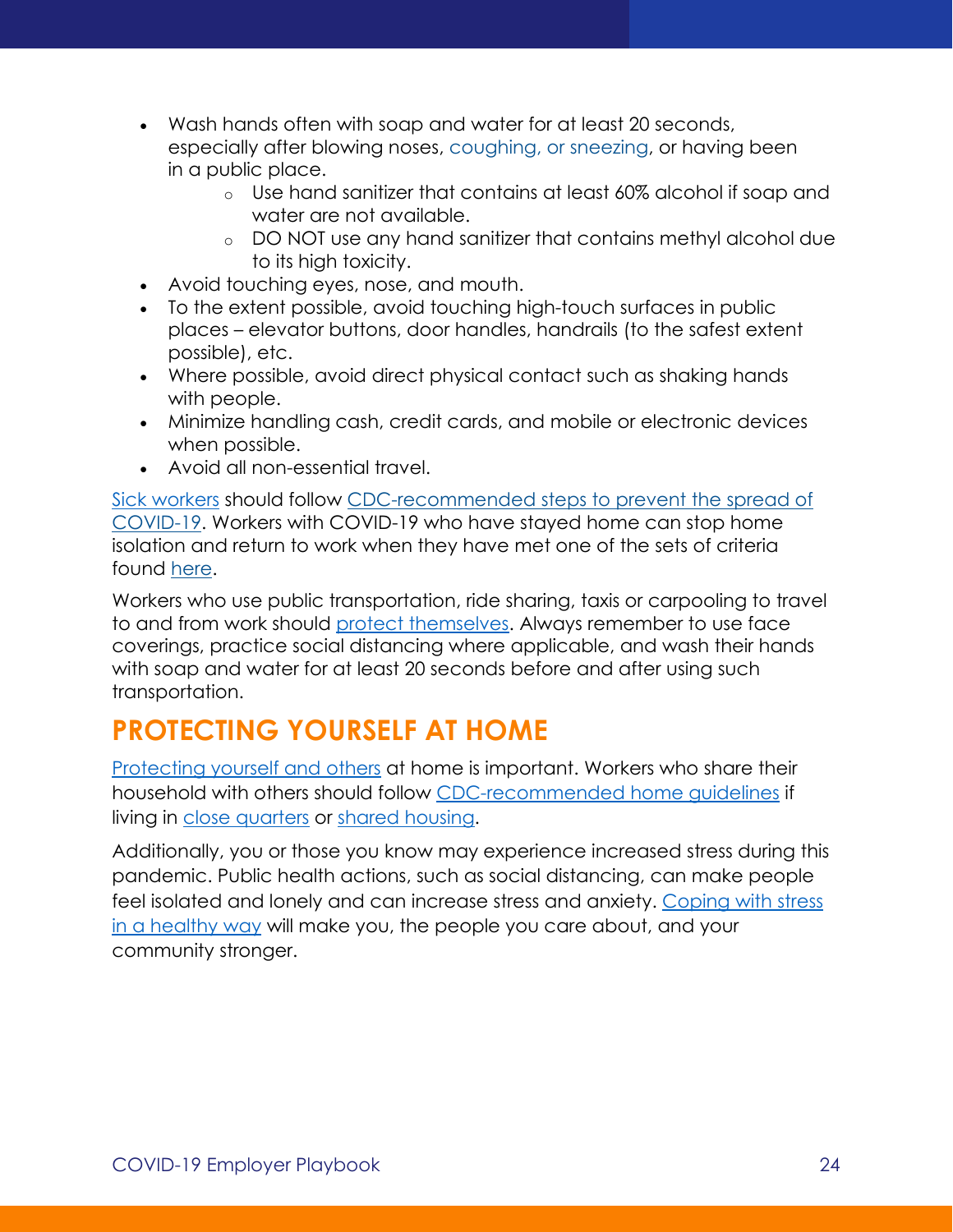# **Appendix A: Resources**

### **EMPLOYER RESOURCE LINKS**

- Interim Guidance for Businesses and Employers Responding to Coronavirus Disease 2019 (COVID-19), May 2020: https://www.cdc.gov/coronavirus/2019-ncov/community/guidancebusiness-response.html
- Coronavirus 2019 (COVID-19) Resources for Employers and Workers: https://www.labor.ca.gov/coronavirus2019/
- Benefits for Workers Impacted by COVID-19: https://www.labor.ca.gov/coronavirus2019/#chart
- Guidance for family friendly practices for employers: https://files.covid19.ca.gov/pdf/guidancefamilyfriendlypracticesemployers.pdf

### **WORKER RESOURCE LINKS**

- CDC General Business Frequently Asked Questions (COVID-19): https://www.cdc.gov/coronavirus/2019-ncov/community/generalbusiness-faq.html
- CDC Symptoms of Coronavirus: https://www.cdc.gov/coronavirus/2019 ncov/symptoms-testing/symptoms.html
- CDC How to Protect Yourself and Others: https://www.cdc.gov/coronavirus/2019-ncov/prevent-gettingsick/prevention.html
- CDC What to do if You are Sick: https://www.cdc.gov/coronavirus/2019 ncov/if-you-are-sick/steps-when-sick.html
- CDC Coping with Stress and Immediate Crisis Help: https://www.cdc.gov/coronavirus/2019-ncov/daily-life-coping/managingstress-anxiety.html

### **GUIDANCE**

| CAL / OSHA                          | CDC.                                             | <b>CDPH</b>                 |
|-------------------------------------|--------------------------------------------------|-----------------------------|
| Cal/OSHA Statewide                  | Childcare, Schools, and Youth Programs (Plan,    | <b>Industry Guidance to</b> |
| <b>Industry Guidance</b>            | <b>Prepare &amp; Respond)</b>                    | <b>Reduce Risk</b>          |
|                                     |                                                  | <b>Industry-Specific</b>    |
| <b>General Industry</b><br>Guidance | <b>Employer Information for Office Buildings</b> | Guidance (to                |
|                                     |                                                  | <b>Reduce Risk)</b>         |
|                                     |                                                  | <b>Guidance for Other</b>   |
| Guidance for Specific               | Guidance for Businesses and Workers Responding   | <b>Industries</b>           |
| <b>Industries</b>                   | to COVID-19                                      | Considerations for          |
|                                     |                                                  | <b>County Variance)</b>     |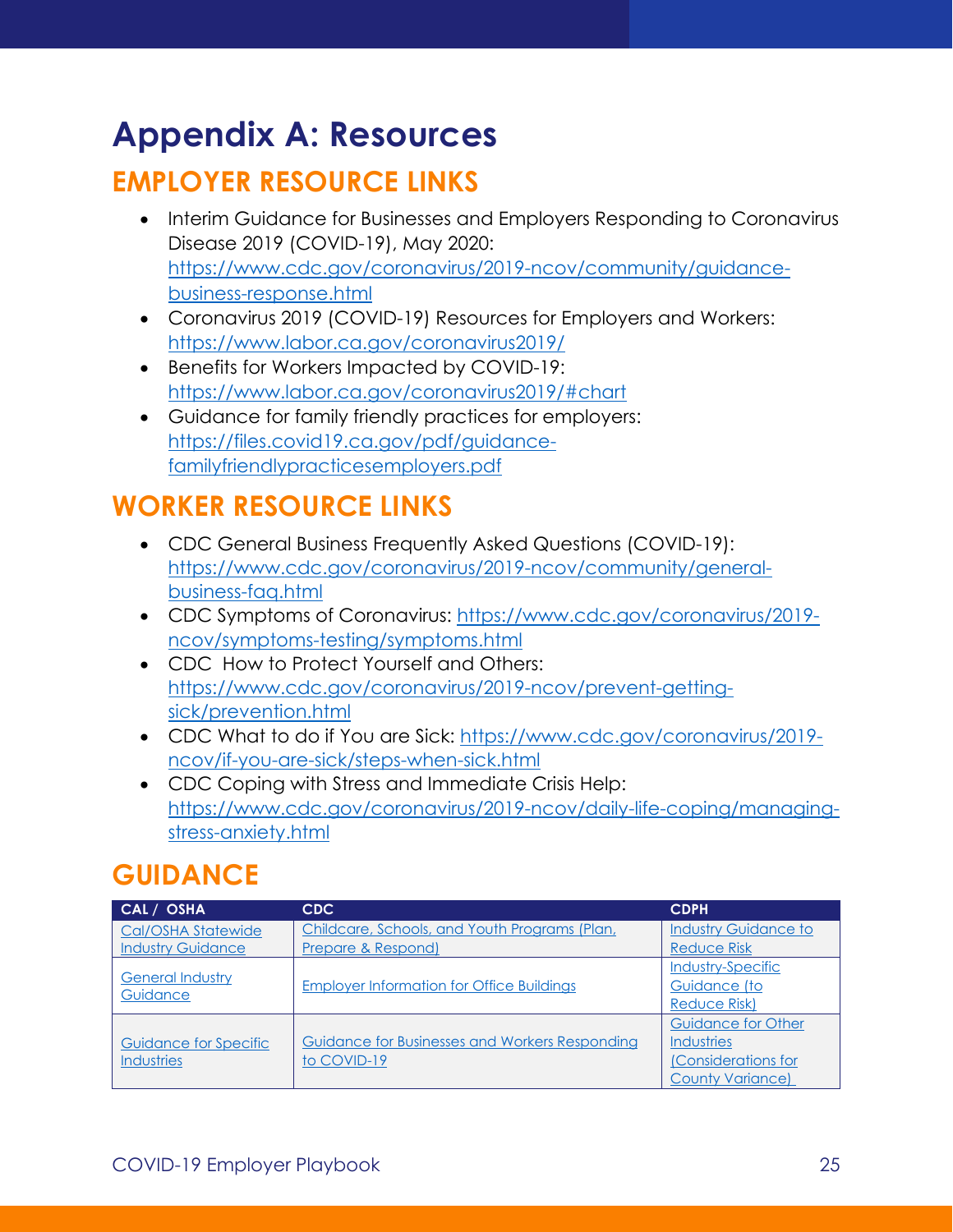| CAL / OSHA | <b>CDC</b>                                             | <b>CDPH</b>               |
|------------|--------------------------------------------------------|---------------------------|
|            |                                                        | <b>Industry-Specific</b>  |
|            | <b>Guidance for Meat and Poultry Processors</b>        | Guidance and              |
|            |                                                        | <b>Checklists</b>         |
|            | <b>High-Risk Medical Conditions</b>                    | <b>Resilience Roadmap</b> |
|            | <b>Information for Grocery and Food Retail Workers</b> |                           |
|            | <b>Interim Guidance for Conserving and Extending</b>   | <b>Transportation and</b> |
|            | <b>Filtering Facepiece Respirator Supply in Non-</b>   | Delivery (Plan Prepare    |
|            | Healthcare Sectors Interim Guidance for Businesses     | & Respond)                |
|            | and Employers                                          |                           |
|            | <b>Interim Guidance for Businesses and Employers</b>   |                           |
|            | Interim Guidance for Conserving and Extending          | Guidance for the Use      |
|            | <b>Filtering Facepiece Respirator Supply in Non-</b>   | of Face Coverings         |
|            | <b>Healthcare Sectors</b>                              |                           |
|            | <b>Interim Guidance for Conserving and Extending</b>   |                           |
|            | <b>Filtering Facepiece Respirator Supply in Non-</b>   |                           |
|            | <b>Healthcare Sectors</b>                              |                           |
|            | Landing Page for Industry Specific Worker Safety       |                           |
|            | Guidelines (Plan, Prepare & Respond)                   |                           |
|            | Landing Page for Workplaces (Plan, Prepare &           |                           |
|            | Respond)                                               |                           |
|            | <b>Worker Safety and Support for Small Businesses</b>  |                           |
|            | <b>Guidance for Where You Live, Work, Learn, Pray,</b> |                           |
|            | and Play (Communities, Schools, Workplaces,            |                           |
|            | and Events)                                            |                           |

### **RESOURCES REFERENCED IN PLAYBOOK**

| <b>Title</b>                                                    | <b>Source</b> |  |
|-----------------------------------------------------------------|---------------|--|
| <b>Additional Information</b>                                   |               |  |
| <b>Additional Services</b>                                      | CA.gov        |  |
| <b>COVID-19 Sick Leave</b>                                      | CA.gov        |  |
| <b>DFHI FAQS</b>                                                | CA.gov        |  |
| <b>Employer Records of Occupational Injury or Illness</b>       | CA.gov        |  |
| <b>Local Health Department (LHD)</b>                            | CA.gov        |  |
| <b>Pandemic Unemployment Assistance</b>                         | CA.gov        |  |
| <b>Supplemental Paid Sick Leave for Food Sector Workers</b>     | CA.gov        |  |
| <b>Workers' Compensation</b>                                    | CA.gov        |  |
| <b>Self-Screening Guidance</b>                                  | CDC           |  |
| <b>Contact Information</b>                                      |               |  |
| <b>Contact Information for District Offices</b>                 | Cal/OSHA      |  |
| <b>Cal/OSHA Accident Report inbox</b>                           | Cal/OSHA      |  |
| Gov. Order                                                      |               |  |
| <b>Executive Order</b>                                          | CA.gov        |  |
| <b>Public Health Order</b>                                      | CA.gov        |  |
| <b>Regulation</b>                                               |               |  |
| <b>California Occupational Safety and Health Regulations</b>    | Cal/OSHA      |  |
| (CAL/OSHA) - Definitions                                        |               |  |
| <b>Reporting Work-Connected Fatalities and Serious Injuries</b> | Cal/OSHA      |  |
| <b>Families First Coronavirus Response Act</b>                  | DOL.gov       |  |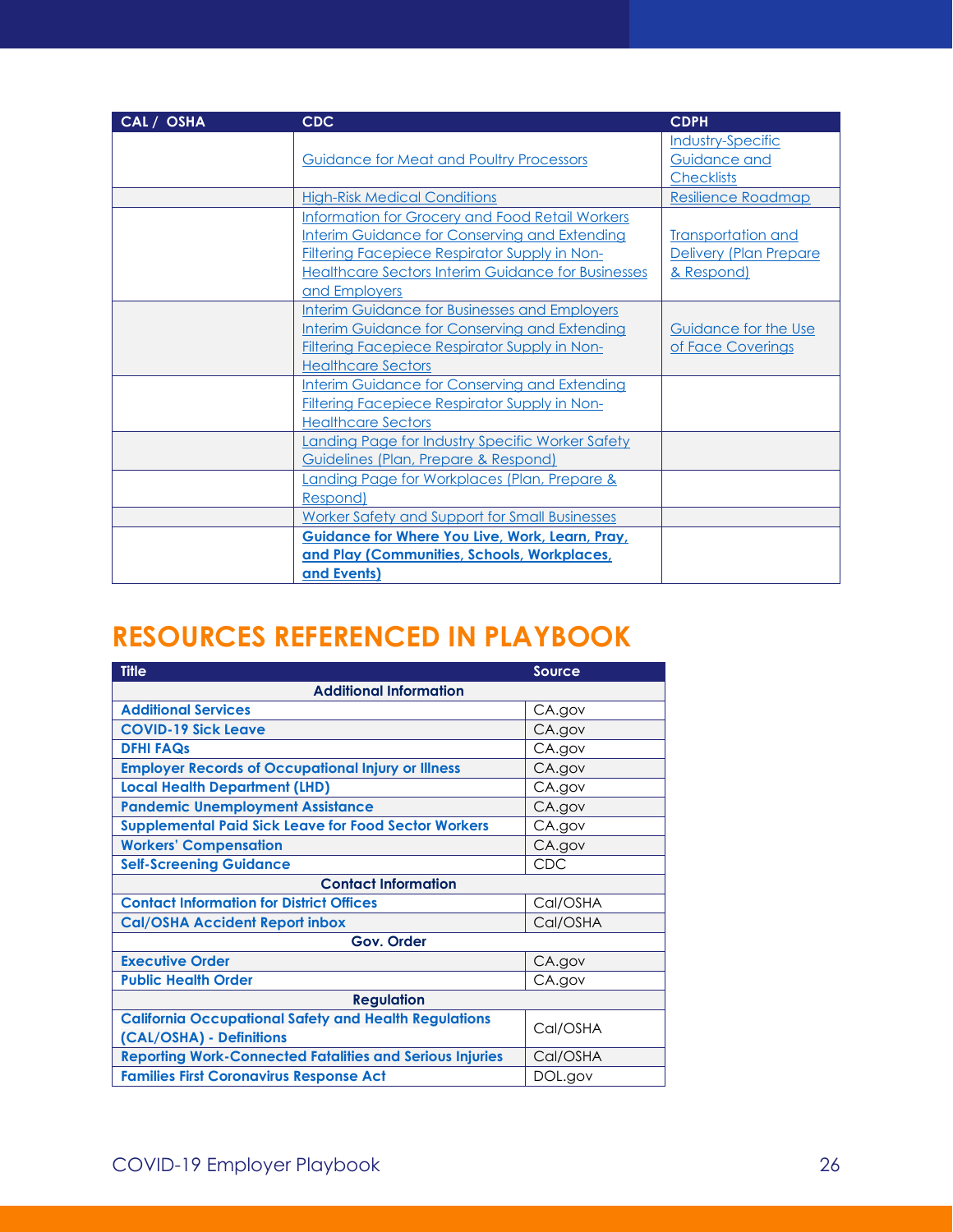### **GUIDANCE FOR EMPLOYERS AND WORKERS IN ENFORCING MASK REQUIREMENTS**

Workers should avoid approaching coworkers or members of the public who are not wearing a face covering for the purpose of attempting to enforce any facecovering recommendation or requirement.

In these instances, workers should maintain at least a 6-foot distance from others and raise any concerns to their supervisor.

Supervisors should discuss any concerns with their Human Resources Department for guidance on handling these situations.

Employers should train their workers on what to do in such situations, including how to minimize risk of workplace violence and what to do to get support when de-escalation efforts are unsuccessful in these situations. There may also be limited circumstances where an employer will need to engage in a process with workers and/or customers who claim a disability-related reason for not being able to wear a mask to see if there are accommodations that are effective in maintaining the safety of the workplace.

Consider using the following language:

- "Following the guidelines (on face coverings or distancing) can protect you and everyone else, so we ask that you follow them."
- "If you don't have a face covering, we'd be happy to provide one (if available)."
- For customers and visitors to the workplace: "We regret that you're unwilling to follow the guidelines. Please give us a bit of time to organize the area to allow additional physical distance between you and our fellow workers."

In all instances, it is important to focus on minimizing risk and to practice deescalation measures:

- Speak with a calm voice at a normal volume and communicate with posture and expression that the person will be respected.
- Settle on a method for calling in support from security or law enforcement if needed.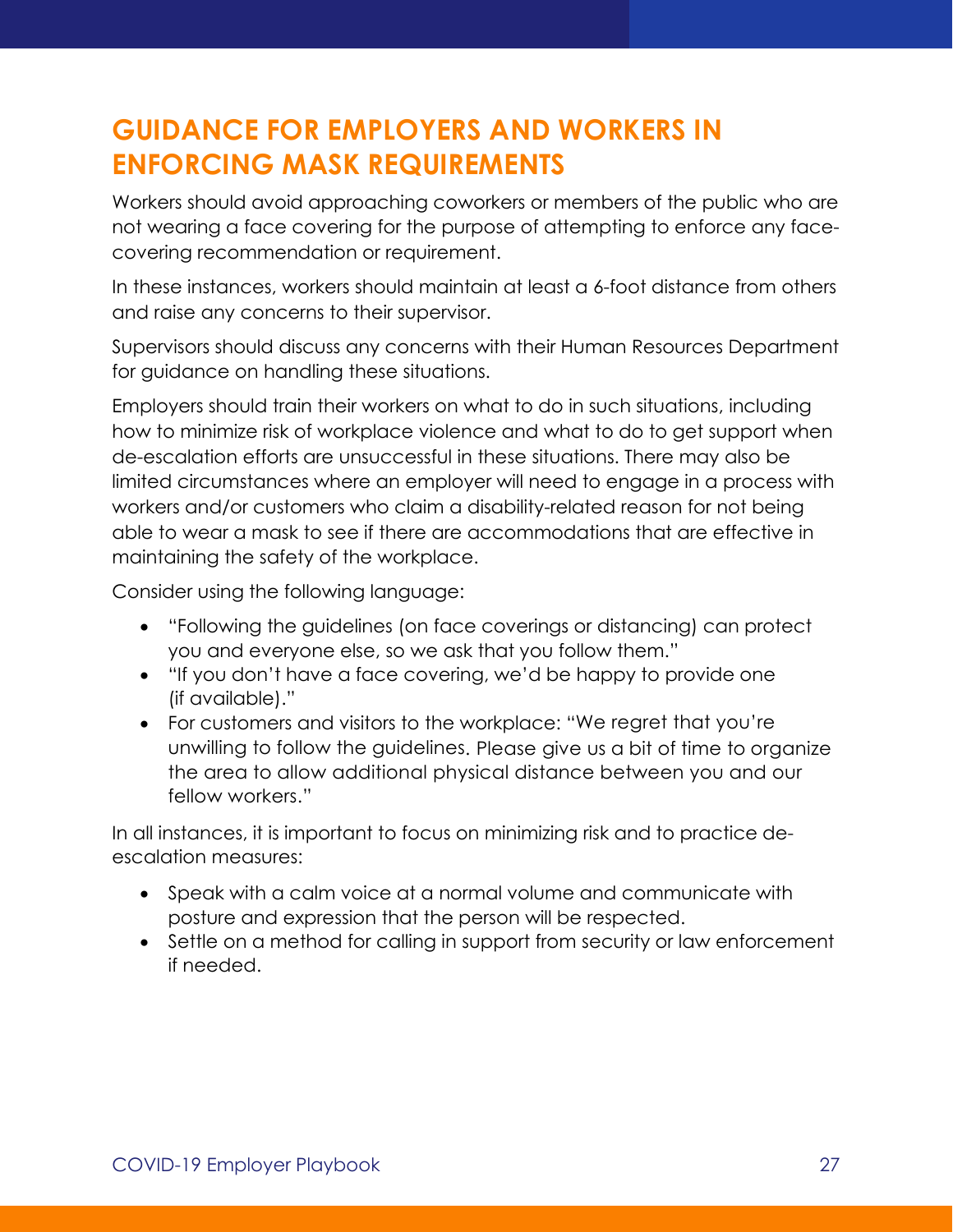# **Appendix B: Enforcement and Compliance Contacts**

#### **Table 1: Alcohol Beverage Control Contacts**

| <b>Office</b>                           | <b>Counties</b>                                                                                        | <b>Contact</b>                                | <b>Contact Numbers</b> |
|-----------------------------------------|--------------------------------------------------------------------------------------------------------|-----------------------------------------------|------------------------|
| Southern Division<br>(Executive Office) | All Southern California<br>Counties                                                                    | Kathleen Barnes<br><b>Division Chief</b>      | 562-677-5235           |
| <b>Bakersfield</b>                      | Inyo, Kern, Mono                                                                                       | Victoria Wood                                 | 661-395-2734           |
| Cerritos                                | Central part of Los Angeles                                                                            | Gerry Sanchez                                 | 562-865-6501           |
| Monrovia                                | Northeastern part of Los<br>Angeles                                                                    | Jeannine<br>Peregrina                         | 626-359-2568           |
| Lakewood                                | Southwestern part of Los<br>Angeles                                                                    | <b>Brad Beach</b>                             | 562-982-1390           |
| <b>Palm Desert</b>                      | Imperial and desert areas of<br>Riverside and San Bernardino                                           | Eric Burlingame                               | 760-324-2869           |
| Riverside                               | Riverside and San<br>Bernardino                                                                        | Sean Ramos                                    | 951-782-4403           |
| San Diego                               | Southern part of San Diego                                                                             | Melissa Ryan                                  | 619-525-4605           |
| San Marcos                              | Northern part of San Diego                                                                             | Jennifer Hill                                 | 760-510-1260           |
| Santa Ana                               | Orange                                                                                                 | Truc Vo                                       | 657-205-3479           |
| San Luis Obispo                         | San Luis Obispo and<br>northern part of Santa<br><b>Barbara</b>                                        | Nick Sartuche                                 | 805-289-0103           |
| Van Nuys                                | North and northwester parts<br>of Los Angeles                                                          | Enrique Alcala                                | 818-901-5009           |
| Ventura                                 | Ventura and southern part<br>of Santa Barbara                                                          | Nick Sartuche                                 | 805-289-0103           |
| Northern Division<br>(Executive Office) | All Northern California<br>Counties                                                                    | Joseph<br>McCullough<br><b>Division Chief</b> | 916-870-2004           |
| Concord                                 | Alameda, Contra<br>Costa, San Francisco, San<br>Mateo, and Solano                                      |                                               | 925-602-7712           |
| Eureka                                  | Del Norte and Humboldt                                                                                 | <b>Tony Carrancho</b>                         | 707-576-2207           |
| Fresno                                  | Fresno, Kings, Madera, and<br>Tulare                                                                   | Jason<br>Montgomery                           | 559-243-4030           |
| Redding                                 | Butte, Glenn, Lassen,<br>Modoc, Plumas, Shasta,<br>Siskiyou, Tehama, and Trinity                       | Luke Blehm                                    | 530-224-4832           |
| Sacramento                              | Alpine, Amador, El Dorado,<br>Placer, Sacramento, Yolo,<br>Colusa, Nevada, Sierra,<br>Sutter, and Yuba | Luke Blehm                                    | 530-224-4832           |
| Salinas                                 | Monterey, San Benito, and<br>Santa Cruz                                                                | Summer Johst                                  | 831-755-1993           |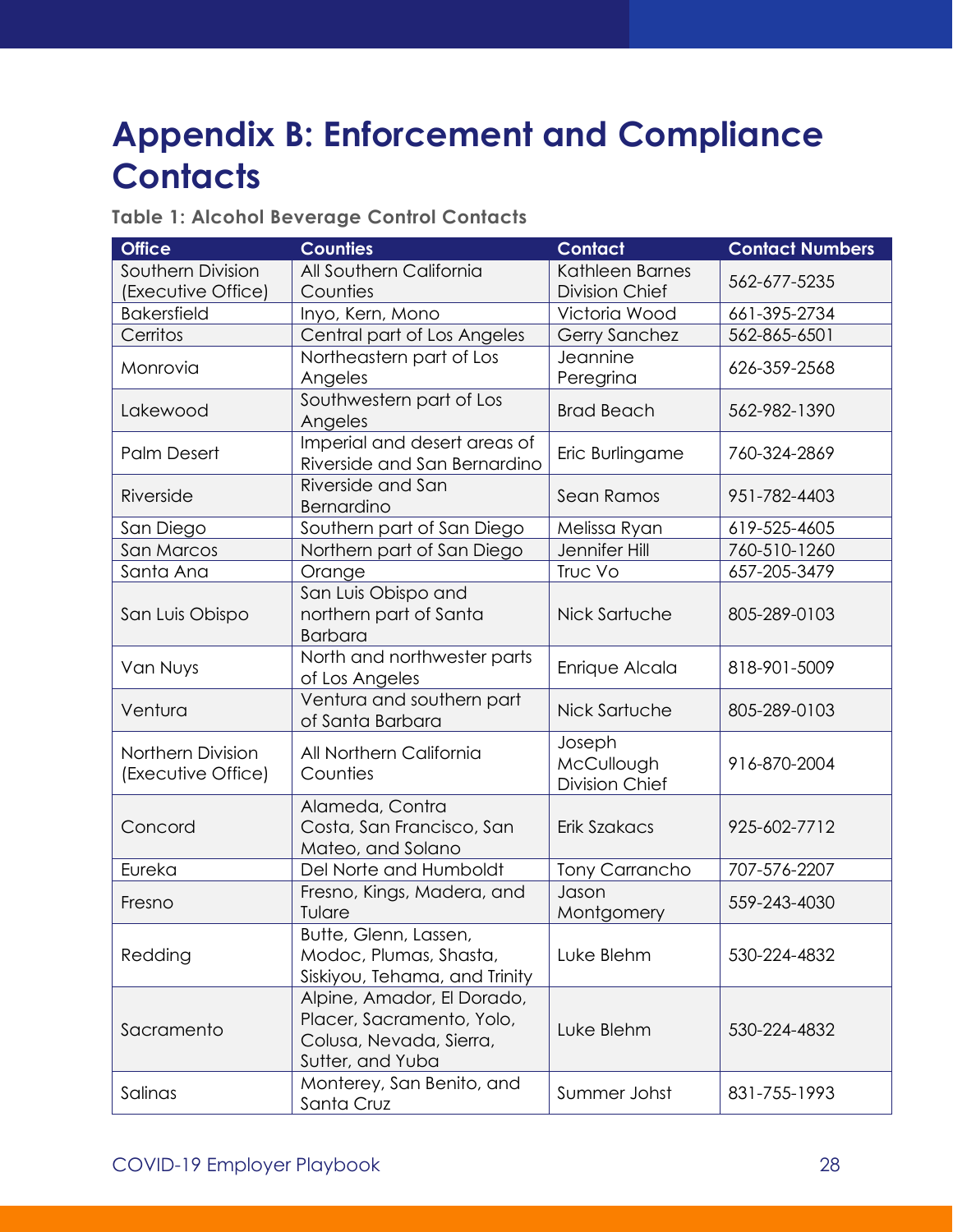| <b>Office</b> | <b>Counties</b>                                                          | <b>Contact</b>        | <b>Contact Numbers</b> |
|---------------|--------------------------------------------------------------------------|-----------------------|------------------------|
| San Jose      | Santa Clara and San Mateo                                                | Summer Johst          | 408-277-3309           |
| Santa Rosa    | Lake, Marin, Mendocino,<br>Napa, and Sonoma                              | <b>Tony Carrancho</b> | 707-576-2207           |
| Stockton      | Calaveras, Mariposa,<br>Merced, San Joaquin,<br>Stanislaus, and Tuolumne | <b>Paul Fuentes</b>   | 209-948-7999           |

#### **Table 2: Labor Commissioner's Office Contacts**

| <b>Office</b>       | Contact           | <b>Contact Numbers</b>                  |
|---------------------|-------------------|-----------------------------------------|
| Northern California | Benny Cheng       | 408-422-1797<br>bcheng@dir.ca.gov       |
| Southern California | Jesus Covarrubias | 714-715-5065<br>jcovarrubias@dir.ca.gov |

#### **Table 3: Cal/OSHA Manager Contact**

| <b>Region</b>                        | <b>Contact Numbers</b> |
|--------------------------------------|------------------------|
| Region 1                             | 415-557-0300           |
| Region 2                             | 916-263-2803           |
| Region 3                             | 714-558-4300           |
| Region 4                             | 626-471-9122           |
| Process Safety Management (PSM) Unit | 925-602-2665           |
| Consultation Unit                    | 559-445-6806           |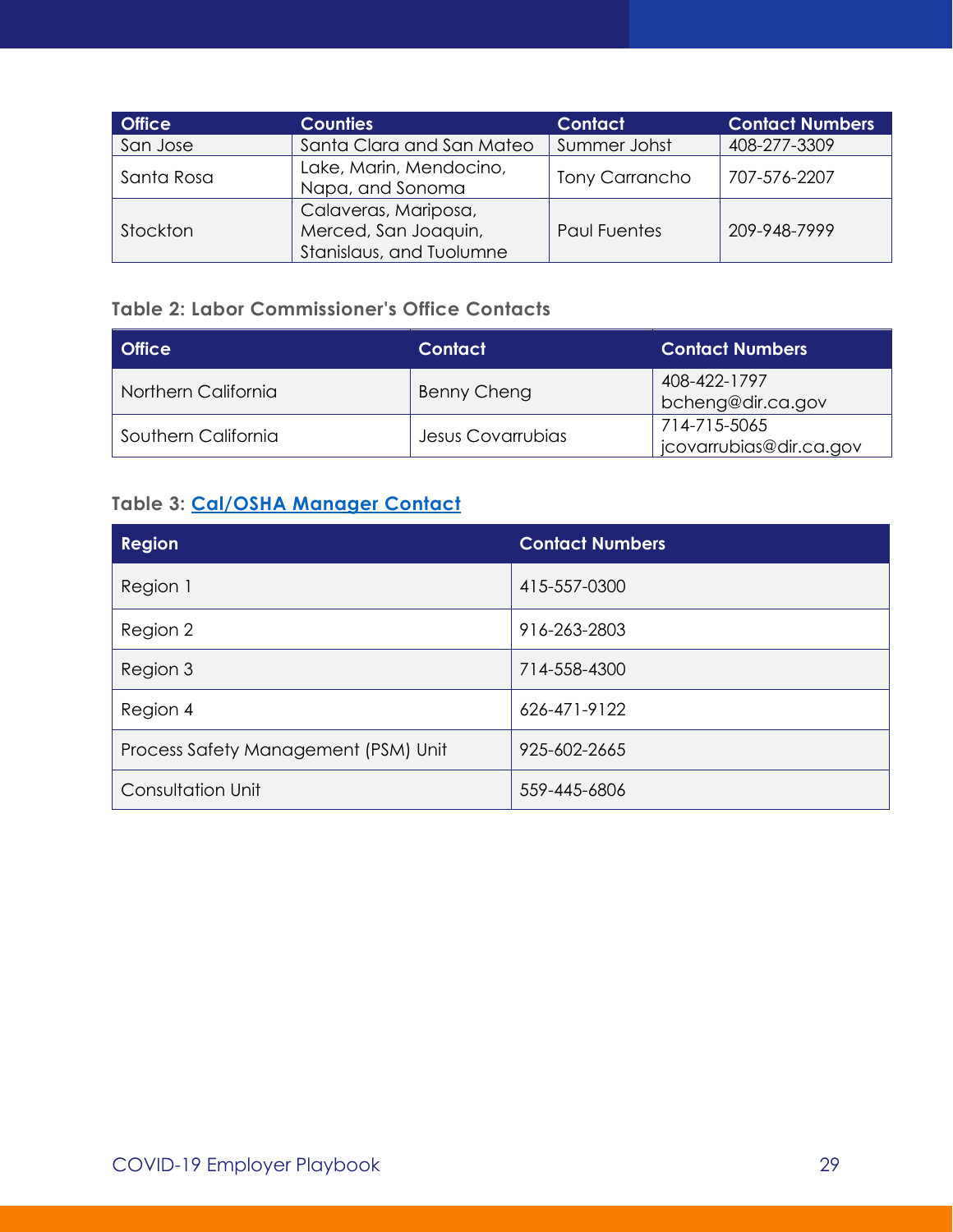#### **Figure 1: Cal/OSHA Regions**

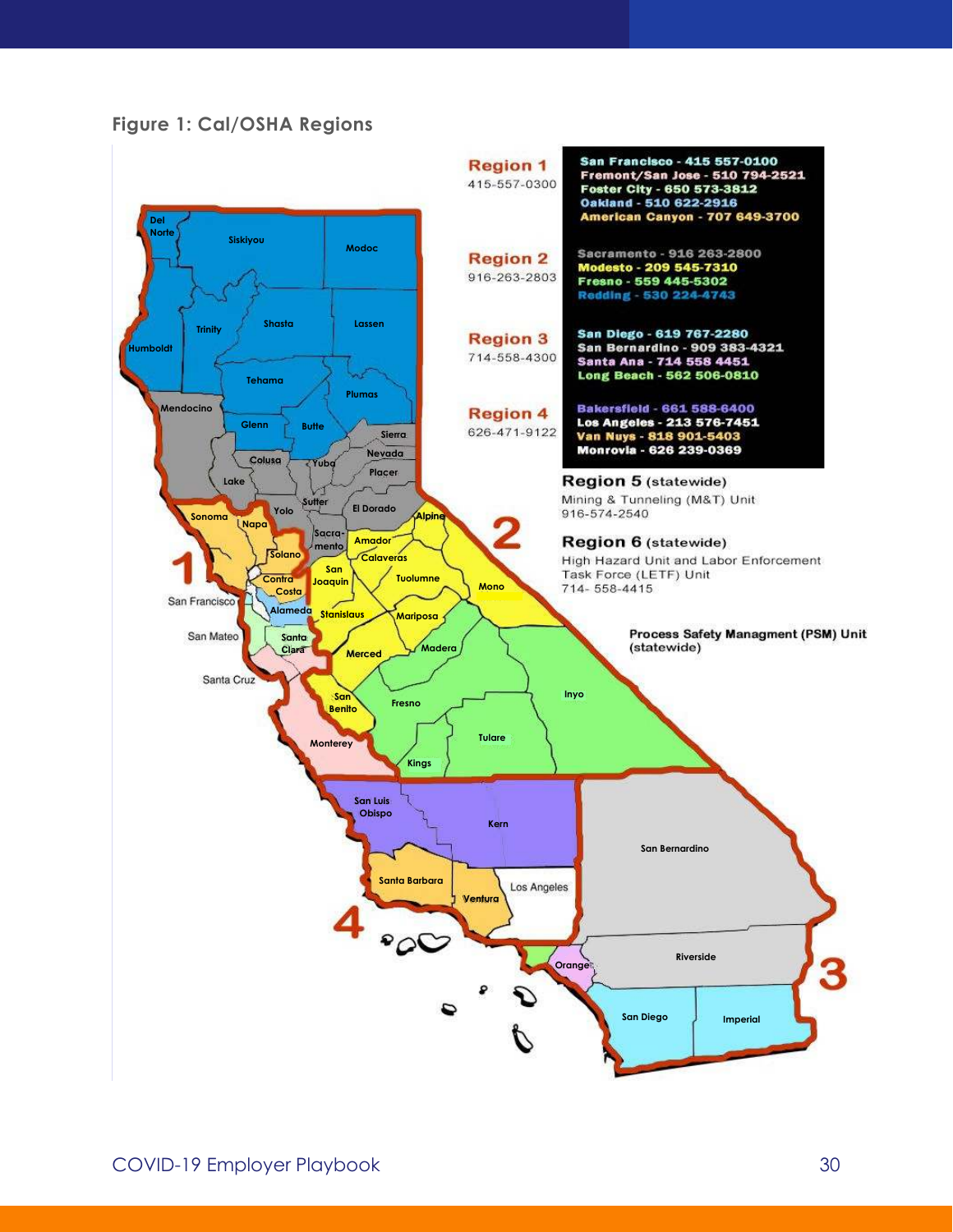### **Appendix C: Case Studies PACKAGED FOOD COMPANY**

A packaged food company in the central valley monitors all workers and vendors with temperature checks, questionnaire, and hand sanitizing upon arriving.

The food production/packaging area has Plexiglas sheets hanging between line workers. The company has directed workers to allow more space between workers on the same side of line. Currently, they have allowed for distancing of 6 feet. The workers are also masked, depending on the production area some wear face shields with masks, and others wear goggles; all workers in production wear a clean lab coat over their clothes. One of the areas the company asked the LHD for recommendations was pertaining to a machine that takes two people to operate. It does not allow people to socially distance 6 feet or have Plexiglas. At this time, workers wear a mask with face shield and the LHD recommended they have fit testing for N95 masking for that area.

The company also discusses with their workers topics including carpooling and risks to their workers outside of work. They have removed seats from break tables to allow for distancing and tables are distanced. Plexiglas is on order for break tables as well. The company is willing to consider termination as a response for noncompliance of a health order.

In summary, the company has taken the following actions within their facility:

- Placed barriers in the areas where it is difficult to maintain social distancing;
- Placed hand sanitizer dispensers in various locations on the site,
- Provided time for workers to clean before and after shifts,
- Provided face coverings and face shields for workers to wear,
- Removed seats from tables to limit the number of people who sit there,
- Posters that the employer provided are placed everywhere, and
- Management is checking to ensure workers are wearing their face coverings properly;
	- o Anyone who does not comply can be written up and potentially lose their job if they do not follow the protocols.

#### **Local Public Health Role**

Bilingual public health department workers conducted a presentation at the company in Stockton. Topics included:

- Status of county disease transmission
- How the virus spreads
- The importance of social distancing and not social gathering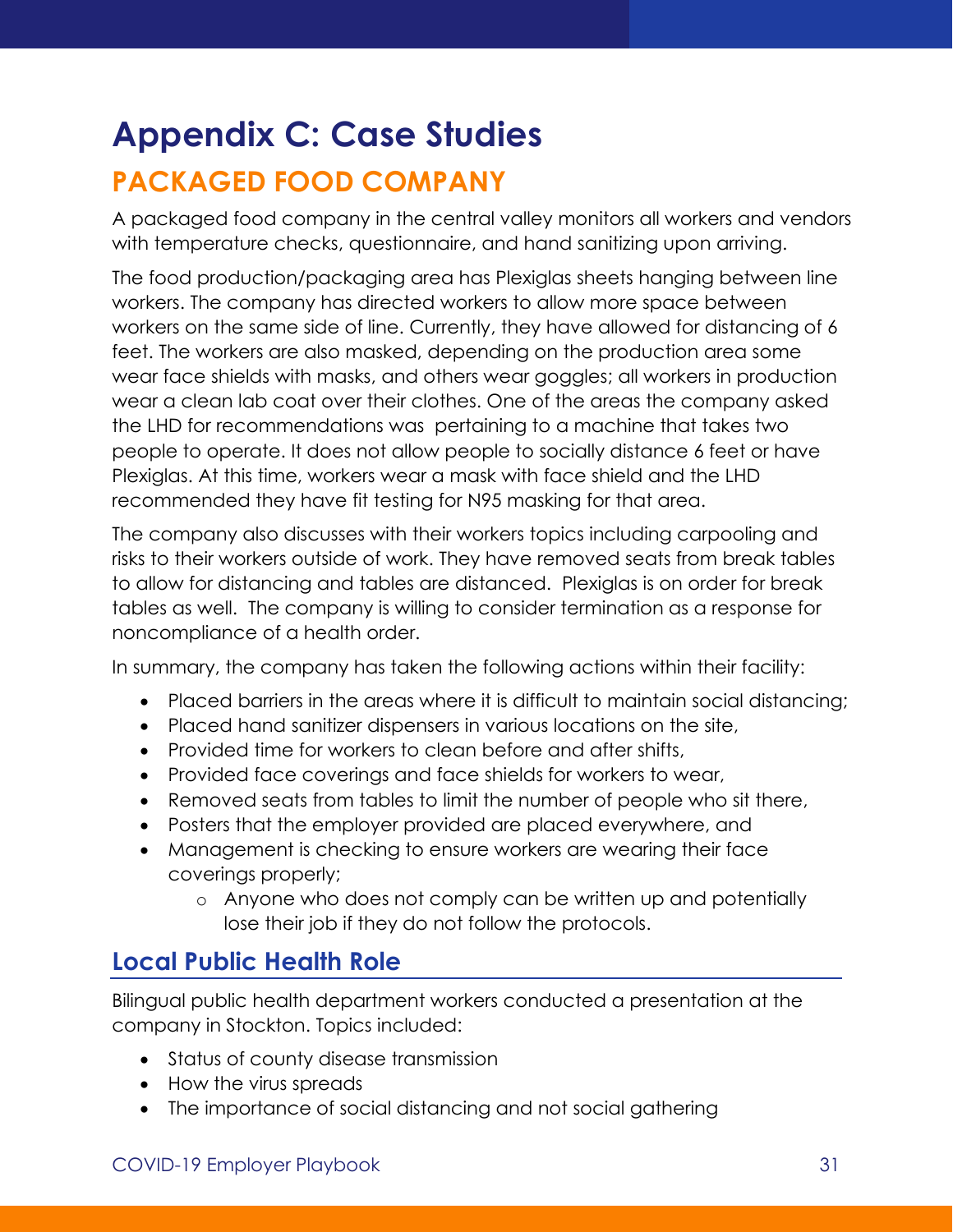- Why we need to wear a mask
- How to safely wear a mask and clean it
- Avoiding sharing personal items
- Importance of disinfecting high touched surfaces
- Importance of washing hands frequently
- What sectors are opened vs not opened in SJC
- Provided public health department website and email address for resources
- Question and answer session with workers

#### **SUPERMARKET CHAIN**

The Teamsters working with a supermarket chain in the central valley, California identified a number of lessons learned regarding mitigation of COVID-19:

- **Criticality of Job Site:** Will determine the level of involvement needed by County and State partners.
	- o Example: The company warehouse is a 1,000-person site that is the central distribution hub for the supermarket chain's stores for half the State.
- **Contact Tracing Plan:** Employer should develop a contact tracing plan. The company had already developed a plan prior to the outbreak, and it was a critical part of the effective resolution.
- **Data:** It is critical to have accurate data to assess the degree of the outbreak and for communication to workers. It may be difficult to assess the number of positive cases. Workers who are out may not always report the reason for their absence.
	- o The employer may be better positioned to have accurate data. County public health data may be difficult to use because workers often work and live in different counties and each county has data for their residents only.
- **Communication:** Need to have accurate data and plans to share with workers. Lack of information will lead to confusion, fear and anxiety, and could result in sick-out.
- **Worker Education:** Need to have intentional efforts to educate workers about practices and behaviors to prevent continued infection.
- **Other Critical Components:** 
	- o Provide adequate personal protective equipment (PPE) for each worker
	- o Provide Sanitation Stations on site
	- o Re-tool operations to ensure social distancing